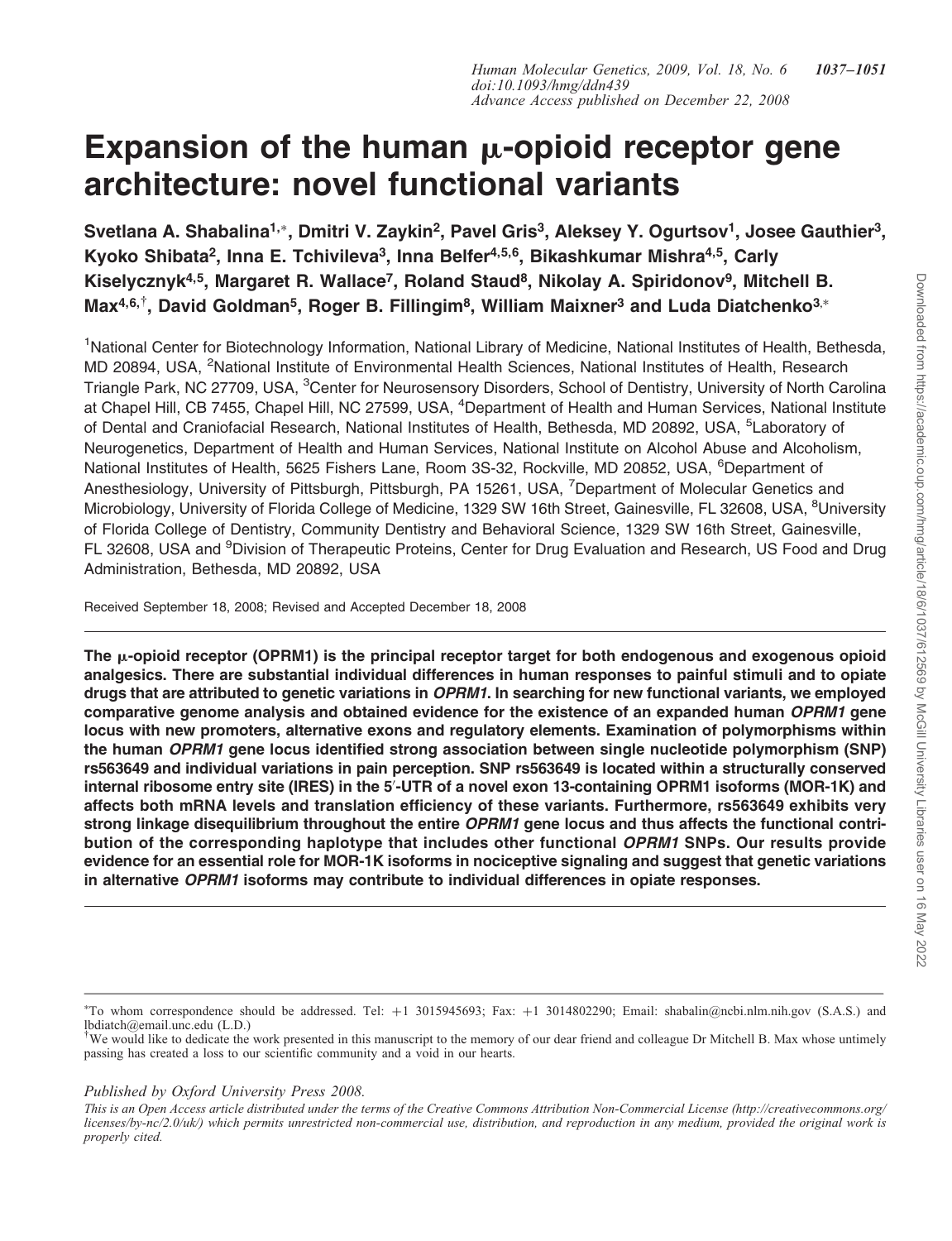# INTRODUCTION

Opioid analgesics are the most widely used drugs to treat moderate to severe pain, yet in addition to profound analgesia, these agents also produce significant side-effects consisting of miosis, sedation, nausea and vomiting, cognitive impairment, constipation, rapid-onset hypotension and on occasion lifethreatening respiratory depression  $(1-4)$ . There is considerable inter-individual variability in the clinical response to opioid analgesics (5,6). For example, the minimal effective analgesic concentration for opioids, such as morphine, pethidine, alfentanil and sufentanil, varies among patients by factors of  $5-10$  (7-9). Furthermore, despite the fact that most clinically used opioids are selective for  $\mu$ -opioid receptors (OPRM1), as defined by their selectivity in receptorbinding assays, patients may respond far better to one  $\mu$ -opioid than another, both with respect to analgesic responsiveness and side-effects  $(10-12)$ . As such, there is a substantial need to understand biological and genetic basis for inter-individual variability and develop new biological markers that will provide valid and reliable predictions of individual responses to opioid therapy.

Although environmental factors influence the responses to opioids, genetic background plays a significant role (13–16). OPRM1 is the major target of both endogenous and exogenous opiate and has been shown to mediate both baseline nociception and response to OPRM1 agonists (17,18). Both animal and human studies have indicated that reduced basal nociceptive sensitivity is associated with greater opioid analgesia (19–21) and suggested genetic polymorphisms in the human OPRM1 gene is the primary candidate source of clinically relevant variability in opiate sensitivity and baseline nociception  $(13-16)$ .

An extensive search for functional OPRM1 polymorphisms has identified a few alternative loci with a relatively high allelic frequency, which can mediate a significant degree of the variable clinical effects observed in a population (reviewed in 16). These alternative loci were found in the promoter, coding and intron regions of the gene, which are associated with the diverse pharmacological and physiological effects mediated by OPRM1 stimulation. However, among SNPs with a relatively high reported allelic frequency, which can mediate a significant degree of the variable clinical effects observed in a population, only the A118G OPRM1 SNP (Asp40Asn) has been repeatedly shown to have functional consequences. This missense SNP changes the N-terminal region amino acid asparagine to aspartic acid, which decreases the number of sites for N-linked glycosylation of the MOR receptor from five to four, providing strong rational for association studies. Several studies have demonstrated a relationship between the frequencies of the A118G OPRM1 genomic polymorphisms and OPRM1-dependent phenotypes, including responses to opiates (22–25) and variations in pressure pain thresholds (26). However, only a small percentage of the variability of related phenotypes has been explained and conflicting and/or inconsistent results have been reported (27). Furthermore, investigations of the functional properties of the 40Asn variant have produced inconsistent results. First, the minor G allele has been reported to increase the affinity of OPRM1 receptor variant for  $\beta$ -endorphin by 3-fold in

AV-12 cells and Xenopus oocytes (28). Other studies have shown no differences in agonist binding, functional coupling and internalization between transiently expressed receptor variants and wild-type receptors in COS and HEK293 cells (29,30). Additionally, even though the original findings demonstrated greater functional activity of the G allele receptor variant, a substantial reduction in the expression of the variant allele at both RNA levels in human autopsy brain tissues and RNA and protein levels in the stably transfected cell lines has also been reported (30,31). Collectively, our current understanding of the genetic basis for individual variations in opioids responses suggests a strong contribution of other untested variables that may include genetic variants outside of the OPRM1 locus or/and the existence of the other functional SNPs within the OPRM1 gene locus and possibly within other yet undiscovered functional elements of the gene.

There is a growing body of evidence from rodent studies that demonstrates an important role of alternatively spliced forms of OPRM1 in mediating opiate analgesia (32–34). The synergistic activities of these splice variants have been proposed to explain the complex pharmacology of  $\mu$ -opioids (35). Still, it is unclear whether the findings from rodent studies are applicable to human opioid responses because of a striking discrepancy between the genomic organizations of the mouse and human OPRM1. According to the NCBI database, the mouse OPRM1 gene consists of 20 exons and codes for 39 alternative-spliced forms. In contrast, the human OPRM1 gene consists of only nine exons and codes for only 19 alternative-spliced forms (Unigene database).

Here we show that almost all of the known mouse exons have corresponding orthologs within the human OPRM1 gene locus and can be subject to genetic variability, which modifies receptor function and associated phenotypes. Association analysis of human allelic variations within these new exons with quantitative measures of pain sensitivity and responses to morphine identified a novel and potentially functional SNPs in the human OPRM1 gene. Furthermore, we cloned new human MOR-1K isoforms that carry SNP rs563649, which is strongly associated with pain-sensitivity phenotypes. We demonstrated that SNP rs563649 is located within a structurally conserved internal ribosome entry site (IRES) in the 5'-UTR of these novel isoforms and affects translational efficiency of these variants. Our results substantially extend our knowledge of the OPRM1 gene locus and introduce new targets for the development of genetic markers, which may lead to individualized opioid-based therapies.

# RESULTS

# Gene architecture of the human OPRM1

To identify human orthologs of mouse OPRM1 exons, we confirmed the synteny within the full-length sequences of the human and mouse OPRM1 genes and analyzed patterns of similarity in inter-species comparisons using detailed pairwise alignments (36). We used mRNA sequences of known alternatively spliced isoforms of mouse OPRM1 and GenBank annotations to refine locations of the initial and terminal exons and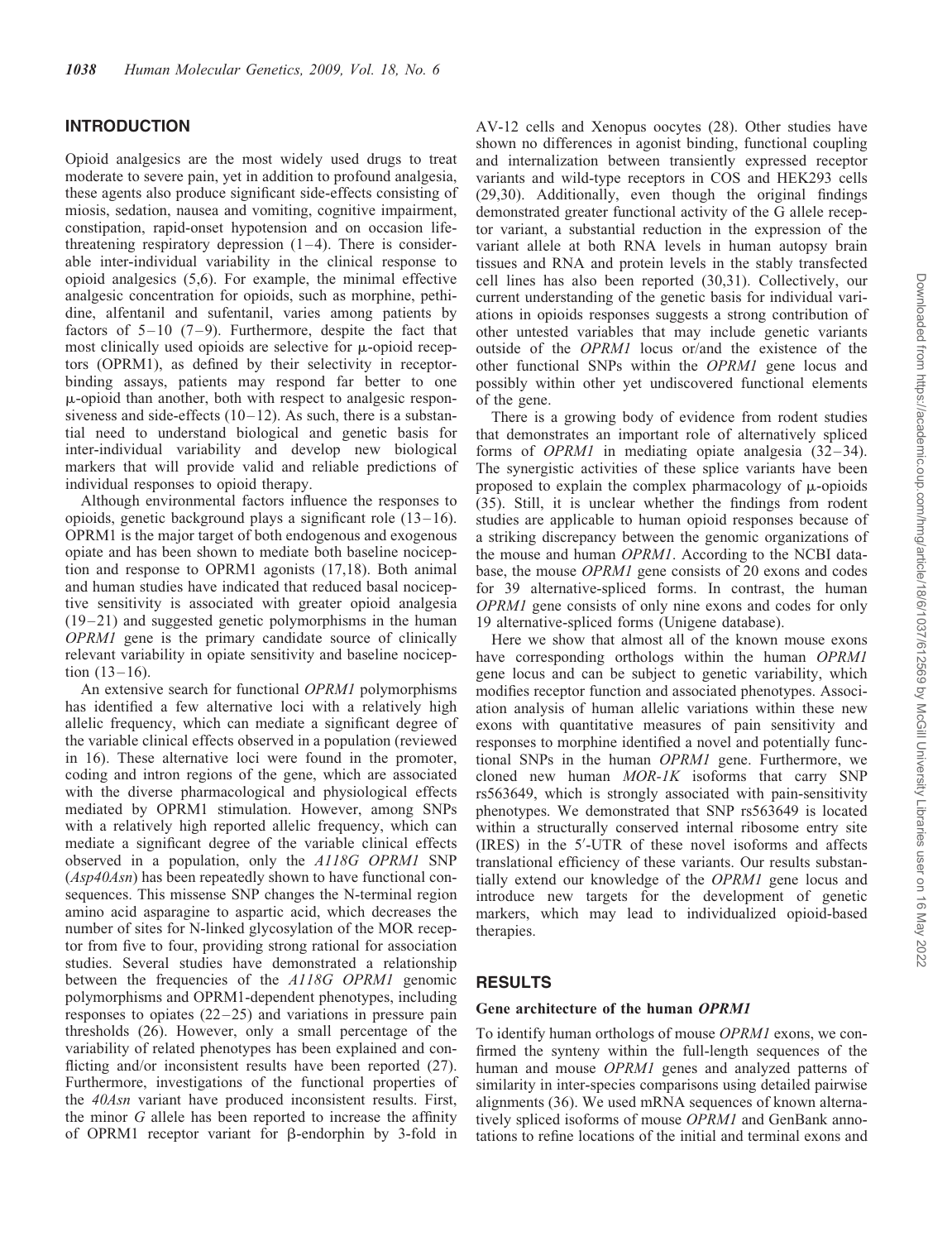to identify unknown human orthologous exons (37). In addition, we performed an extensive search for regulatory sites, structural elements and splicing signals (38–42) to reveal putative sites of initiation and termination of transcription and to refine exon/intron boundaries.

Results of our analysis suggest that most exons of the OPRM1 gene annotated in the mouse also exist in primates (Fig. 1A). Our results also predict new exon–intron boundaries (see Fig. 1B for exon 13 example), an alternative transcription start site and conserved promoter (43,44) upstream from the predicted primate exon 11 with conserved putative transcription factor binding sites in primates and rodents (Supplementary Material, Fig. S1). These data support the existence of a larger and more complex human OPRM1 gene (Fig. 1).

To delineate the exact boundaries of the newly identified human exons, pairwise comparisons and evolutionary rate estimation were performed for different functional domains of the gene using OWEN alignments (19). Evolutionary divergence was estimated in separate pairwise alignments for different functional domains of the OPRM1 gene  $(K_s, K_a, K_u)$ for exons and  $K_i$  for introns) for closely related rodent (mouse and rat) and primate (human and macaca) species, and for distantly related species (human and mouse). Both flanking (50 nucleotides) and core regions of functional domains were considered (Table 1). The analysis revealed significant selective pressure associated with exonic regions and their vicinities further supporting the existence of the expanded human *OPRM1* gene locus, which is  $\sim$ 90 kb longer than was thought previously. Analysis of evolutionary divergence and conservation of regulatory splicing sites suggest that some of the new exons in primates are extended or shortened relative to rodent exons. These data are consistent with the generally low conservation of exonic boundaries in alternative splicing patterns in the human and mouse genomes (45).

# Association analysis between selected SNPs and pain sensitivity

Having established the areas of exonic conservation within the OPRM1 gene locus, we selected a set of 30 candidate SNPs that potentially cover the functional allelic diversity of the gene, with an emphasis on the newly identified exons and promoter regions. Genotyping data were collected from 196 healthy Caucasian female volunteers, characterized for their sensitivity to noxious stimuli by calculating a summary painsensitivity score. From the examined 30 SNPs, five (rs1323040, rs7775848, rs1799972, rs1042753 and 12205732) were found to be monomorphic. The remaining 25 SNPs were analyzed. All markers were found to conform to Hardy–Weinberg equilibrium, with the exception of the rs1294094 and rs6912029, which were removed from the association analysis (Table 2).

The pain-sensitivity score was calculated as follows. Each participant in the analyzed cohort was quantified for responsiveness to a number of noxious modalities (thermal, mechanical and ischemic) applied to various anatomical sites (46,47). Because opioids such as morphine modify the perceptual responses to all of the assessed noxious modalities (48–51), we derived a unitary quantitative measure of pain sensitivity for the quantitative analyses. To accomplish this, each of 16 measures of pain sensitivity was normalized to a mean of zero and standard deviation of one, producing a unit normal deviate (z-score) for each test procedure. A sum of these 16 scores produced a normalized single score of pain sensitivity (summary z-score) for each individual (see Supplementary Material for details). We thus hypothesized that population variations in the constructed global measures of pain sensitivity would be associated with functional genetic polymorphisms in OPRM1.

The relationships between OPRM1 genetic variants and pain scores were first examined using overall tests for haplotypic associations with the composite haplotype method (CHM) (52) in sliding windows of one to 12 SNPs (Table 3). The CHM is designed for determining associations due to multiple interacting SNPs and is applicable regardless of the linkage disequilibrium (LD) between the tested SNPs. CHM is a flexible extension of our earlier approach, termed the haplotype trend regression (HTR) (53). The difference between the two approaches lies in that the HTR considers joint frequencies of alleles that reside on the same haplotype, whereas the CHM considers the sum of joint frequencies that reside on the same as well as on two different haplotypes within individuals. Thus, the CHM is readily applicable to sets of SNPs that span separate haplotype blocks. Moreover, while the CHM can be used to detect haplotypic effects, it is also able to capture epistatic effects due to interactions between two haplotypes in a diplotype. We conducted two types of haplotype association analysis. 'Overall' CHM tests in sliding windows of varying size provide a single P-value for a set of SNPs in a given window. Next, given the overall significance, tests for individual haplotypes were conducted to determine specific haplotypes to which the overall association was due. The individual tests were carried out using the CHM as well as a likelihood-based haplotype association method by Shibata et al. (54,55). To make a comparison of the overall CHM tests with the HTR, we replicated the analysis using the HTR. The CHM appeared to have provided greater evidence of association, which is possibly due to non-additive epistatic interactions (data not shown).

Statistically significant association was found between the pain-sensitivity score and SNP rs563649 in the sliding window of size 1 (SW1), where the CHM becomes an allelic trend test  $(P = 0.0007)$ . When SW2 was applied, three significant associations were observed (Table 3). The associations of the pain score with the haplotypes rs3798678–rs563649 ( $P = 0.0028$ ) and rs563649–rs9322446  $(P = 0.0018)$  most likely reflect the effect of SNP rs563649 identified with SW1. Significant associations of the pain score with the haplotype rs2075572–rs533586 ( $P = 0.0007$ ) identified a new potentially functional genetic variant of OPRM1. In each of the following SW approaches, associations between the pain score and haplotypes were significant for each haplotype containing SNPs rs563649, or haplotype rs2075572–rs533586, or both. The associations for haplotypes starting with either SNP rs563649 or SNP rs2075572 remained significant after the Bonferroni correction for multiple testing within each window size  $(P = 0.0022$  for the highest number of tests for SW1 (Supplementary Material, Fig. S2).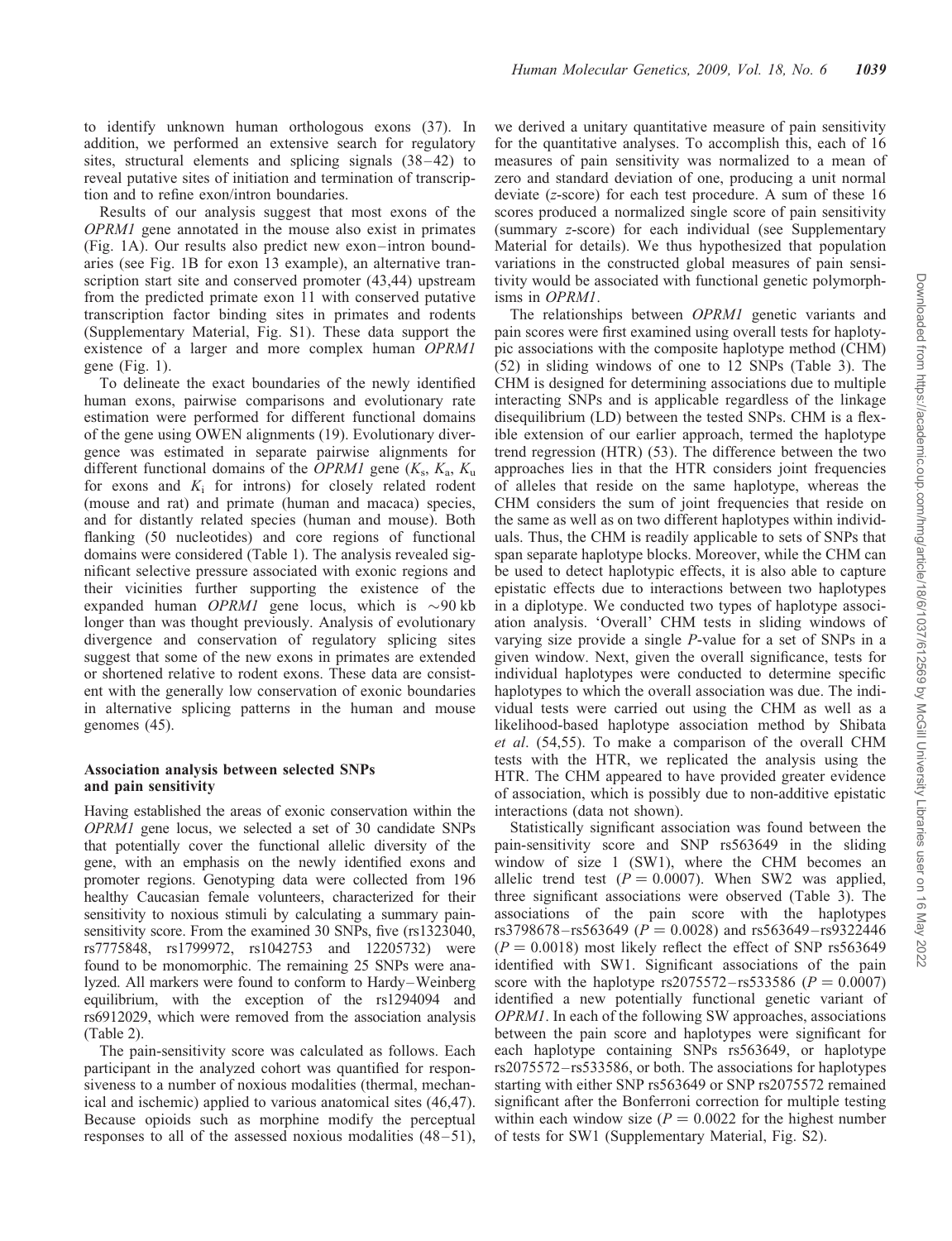

Figure 1. The structure of the human and mouse OPRM1 gene. (A) Conventional structures of the mouse (upper panel) and human (middle panel) OPRM1 genes are shown in accordance with the NCBI database, UCSC genome browser and published data (43,76,77). Our version of the structure of the human OPRM1 gene (lower panel) is based on multispecies genome alignments created by OWEN (36) and comparative genomes analysis. Exons and introns are shown by vertical and horizontal boxes, respectively. Shaded boxes represent constitutive exons. Maximal sizes of human exons (for lower panel) are shown in parentheses (nt): exon 11 (206), exon 1 (580), exon T (117), exon 14 (105), exon 13 (1200), exon 2 (353), exon 3 (521), exon R (488), exon Y (109), exon 16 (314), exon X (1271), exon 17 (128), exon 5 (1013), exon 4 (304), exon 18 (412), exon 6 (124), exon 7 (89), exon 9 (393). (B) Alignment of human (1), chimpanzee (2), macaca (3), rat (4) and mouse (5) exon 13 and its conserved vicinity regions. Splicing boundaries are indicated by vertical bars. Enhancers of splicing (39) near exon–intron boundaries are marked in yellow. SNP rs563649 is highlighted in red. Conserved nucleotides for all species are marked by stars. Structurally conserved IRES in the human sequence is marked by green. Predicted uORFs in the human sequence are marked by arrows.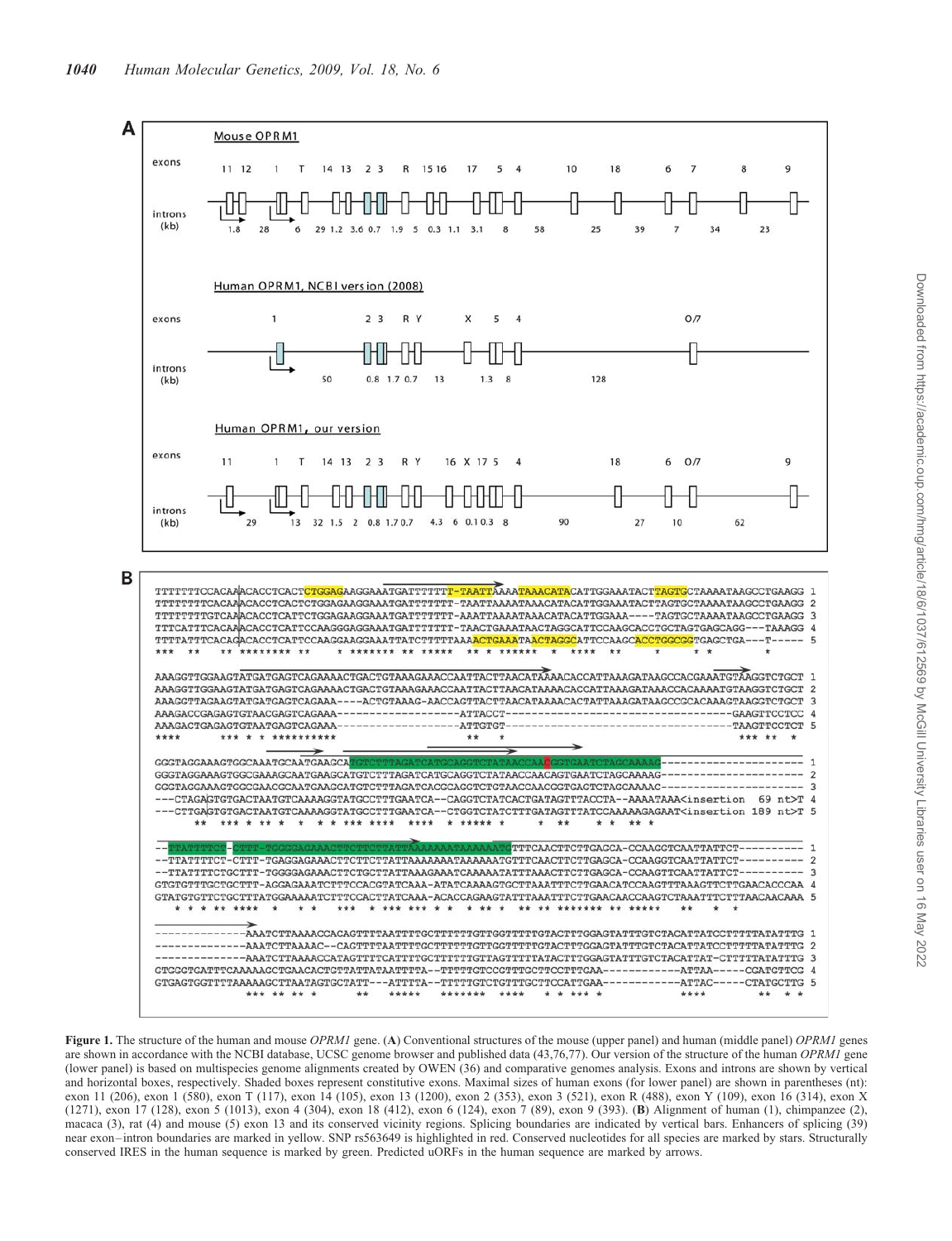|              | CDSs/UTRs            |                 |       | Upstream intron | Downstream<br>intron |         |  |
|--------------|----------------------|-----------------|-------|-----------------|----------------------|---------|--|
|              | $K_{a}$              | $K_s$ or $K_u$  | 3' 50 | Central         | 5' 50                | Central |  |
| Mouse-rat    |                      |                 |       |                 |                      |         |  |
| Exon 11      |                      | 0.116           |       |                 | 0.131                | 0.199   |  |
| Exon 1       | 0.031                | 0.118           | 0.110 | 0.173           | 0.114                | 0.136   |  |
| Exon 13      |                      | 0.146           | 0.109 | 0.177           | 0.063                | 0.171   |  |
| Exon 2       | 0.004                | 0.317           | 0.134 | 0.171           | 0.041                | 0.129   |  |
| Exon 3       | 0.005                | 0.316           | 0.131 | 0.129           | 0.185                | 0.173   |  |
| Exon 18      | $0.079$ <sup>a</sup> | $0.176/0.113^a$ | 0.161 | 0.187           | 0.087                | 0.165   |  |
| Human-Macaca |                      |                 |       |                 |                      |         |  |
| Exon 11      |                      | 0.040           |       |                 |                      | 0.068   |  |
| Exon 1       | 0.014                | 0.014           | 0.020 | 0.068           | 0.064                | 0.062   |  |
| Exon 13      |                      | 0.071           | 0.109 | 0.064           | 0.064                | 0.074   |  |
| Exon 2       | 0.004                | 0.051           | 0.085 | 0.074           | 0.041                | 0.057   |  |
| Exon 3       | 0.005                | 0.069           | 0.042 | 0.057           |                      | 0.054   |  |
| Exon 18      |                      | 0.063           | 0.041 | 0.069           | 0.020                | 0.065   |  |
| Mouse-human  |                      |                 |       |                 |                      |         |  |
| Exon 11      |                      | 0.378           |       |                 | 0.458                | 0.632   |  |
| Exon 1       | 0.100                | 0.465           | 0.218 | 0.632           | 0.579                | 0.773   |  |
| Exon 13      |                      | 0.433           | 0.352 | 0.502           | 0.667                | 0.608   |  |
| Exon 2       | 0.007                | 0.563           | 0.517 | 0.608           | 0.420                | 0.481   |  |
| Exon 3       | 0.011                | 0.903           | 0.240 | 0.481           | 0.574                | 0.530   |  |
| Exon 18      |                      | 0.847           | 0.134 | 0.535           | 0.383                | 0.579   |  |

Table 1. Divergence in exons and introns of rodent and primate OPRM1 genes\*

Evolutionary rates at non-synonymous  $(K_a)$  and synonymous  $(K_s)$  sites were calculated for coding exons by PAML (69). Evolutionary rates at non-coding exons  $(K_u)$  and for intronic sequences  $(K_i)$  were calculated using Kimura's two-parameter model (70). The  $K_i$  values for central parts and for the end 50 nucleotide regions  $(3'_{-}50$  and  $5'_{-}50)$  of introns were calculated separately, because  $\sim$  50 nucleotide sequences at each end of an intron are thought to be subject to weak purifying selection that stems from the involvement of these sequences in splicing (39,78).

<sup>a</sup>For partially coding exons,  $K_a$  and  $K_s$  were calculated for cording parts and  $K_u$ was calculated for non-coding sequences.

#### Association analysis in the second cohort

The association between pain responses and SNP rs563649 was tested in an independent cohort of healthy Caucasian subjects recruited at the University of Florida. Because of the smaller cohort size  $(n = 133)$  and necessity to control for gender in this cohort, limited genetic analyses were conducted. Only SNP rs563649 was chosen for an exploratory analysis because it exhibits the strongest individual contribution to the associations and can be considered as a marker of a functional haplotype. Analysis of covariance was used to examine the association of the rs563649 SNP with the summed z-pain scores. This analysis determined whether summed pain scores for individuals with one or two copies of minor alleles  $(n = 21)$  differed from those of individual homozygous for the major allele ( $n = 112$ ), after controlling for age and gender. In agreement with association in the first cohort, the minor allele group had higher z-scores than the major allele group [0.63 (1.19) versus  $-0.95$  (0.52)], (Supplementary Material, Table S2), although this difference did not reach statistical significance.

Furthermore, in a subset ( $n = 68$ ) of this cohort, the analgesic effect of morphine on experimental pain sensitivity was assessed, which allowed us to examine associations between  $OPRM1$  SNPs and  $\mu$ -opioid analgesia. Subjects reported ischemic pain threshold, and then at 1 min intervals, subjects rated the intensity and unpleasantness of ischemic arm pain, induced via the submaximal effort tourniquet procedure, before and after the intravenous administration of 0.08 mg/kg of intravenous morphine. The submaximal effort tourniquet procedure was chosen for analgesic assessment because it is among the most sensitive to OPRM1-mediated analgesia (56) when compared with other experimental pain assays. First, the difference in ischemic threshold before and after drug administration was assessed. Then, as described previously (50), summed scores for ratings of pain intensity and unpleasantness across the duration of the tourniquet procedure were computed before and after drug administration. Change scores for summed pain intensity ratings were computed by subtracting the post-drug summed score from the pre-drug summed score, such that larger values indicate a greater reduction in pain following morphine administration, thus greater analgesia. Subjects with one or two rare alleles T of rs563649 showed less analgesia than homozygotes for the major allele C, with P-values approaching statistical significance, ranging from 0.054 to 0.09 (Supplementary Material, Table S2).

The direction of effects was the same for both cohorts and the effect sizes was quite similar for basal pain sensitivity, although the association results in the second cohort did not reach significance. Furthermore, carriers of the minor T allele showed poor responses to morphine, consistent with higher sensitivity to pain demonstrated by these subjects and further suggesting functional significance of SNP rs563649.

#### Reconstruction of functional haplotypes

We then hypothesized that different SNPs may belong to the same functional haplotype associated with increased pain sensitivity. The analysis of the constructed LD matrix using the Haploview program showed that the 23 analyzed SNPs were located in two separate haplotype blocks (Supplementary Material, Fig. S3). SNPs rs7776341–rs3798678 are in Block I and SNPs rs563649–rs497332 are in Block II, which is consistent with previously published reports (57). rs563649 (C/T) is situated on the border of two haploblocks, displaying very high LD with SNPs in both haploblocks (Supplementary Material, Fig. S3).

We first evaluated the haplotypes containing SNPs rs563649  $(C/T)$ , rs2075572  $(G/C)$  and rs533586  $(C/T)$ , which appear to be the minimal functional units. The sampling LD values between these SNPs can be determined directly from the haplotype frequencies, which were estimated with the expectation-maximization (EM) algorithm, and are given in Table 4. The three  $D'$  values in this case are all very high  $(0.8, 1, -0.92)$  (Supplementary Material, Fig. S3). The haplotype T-C-T in this 3-loci set was significantly associated with pain sensitivity, as shown by a conservative  $P$ -value estimate calculated under different models (52) (Table 4). This haplotype was associated with significantly higher pain ratings  $(z=4.83)$  and was observed in  $\sim 6\%$  of the subjects. We next examined whether SNPs within the OPRM1 gene locus, which have been previously reported to be associated with pain, analgesia or other pain-related phenotypes, are related to the pain-sensitivity haplotype established by our analysis. SNP rs1799971 (A118G) has been repeatedly shown to produce functional effects. Carriers of the minor 118G allele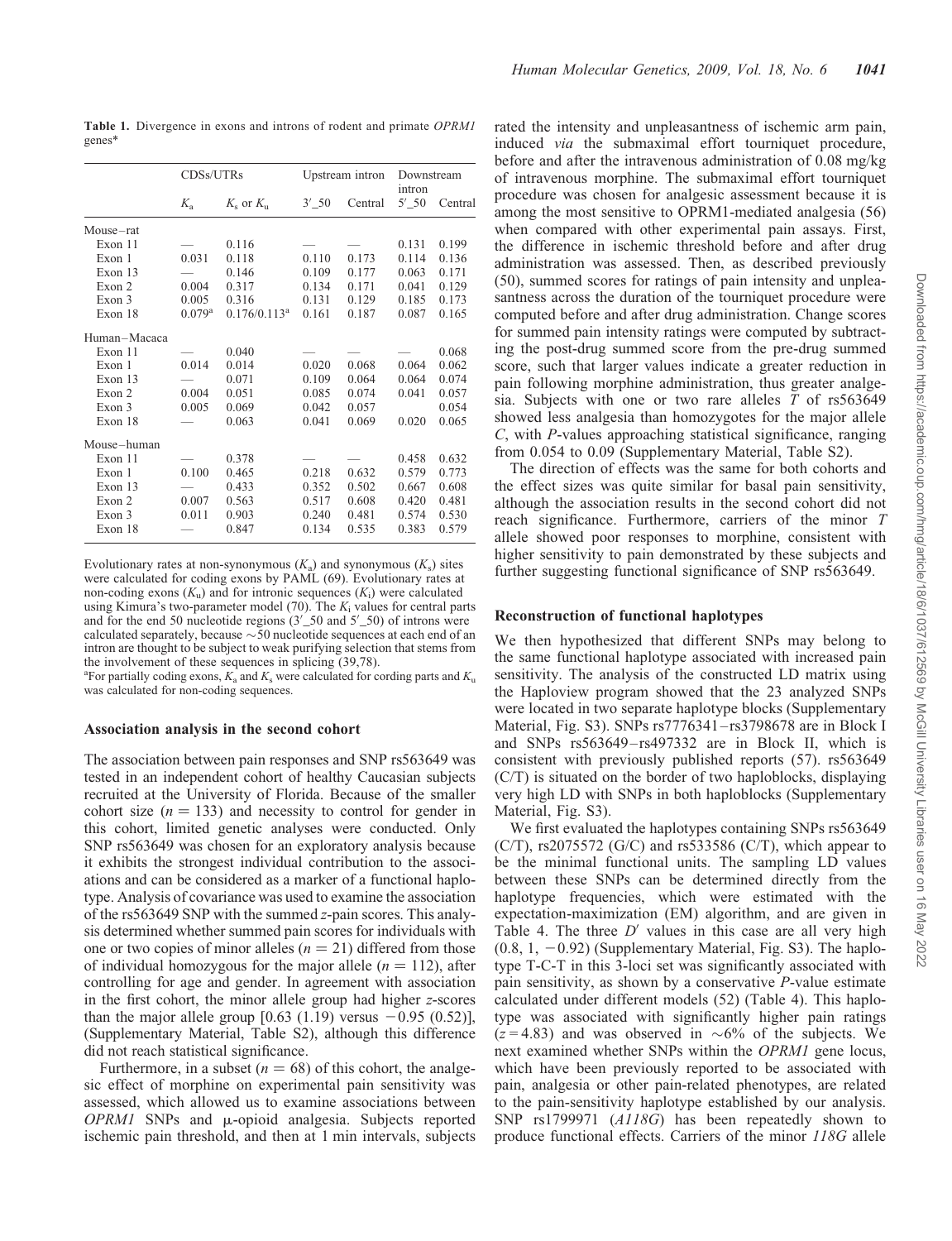|              | Number NSBI SNP ID Variation |                        | SNP location <sup>a</sup> | Specific for mouse<br><b>OPRM1</b> slice variant | Specific for human<br><b>OPRM1</b> slice variant | Potential functional significance <sup>b</sup>      | Minor allele<br>frequency |
|--------------|------------------------------|------------------------|---------------------------|--------------------------------------------------|--------------------------------------------------|-----------------------------------------------------|---------------------------|
| $\mathbf{1}$ | rs1319339                    | T > C                  | $5'$ intragenic           | mMOR-1G-N                                        | N/A                                              | 700 nt upstream of conservation for 0.16<br>exon 11 |                           |
| 2            | rs7776341                    | A > C                  | $5'$ intragenic           | mMOR-1J                                          | N/A                                              | Within human analog of mouse<br>exon 12             | 0.042                     |
| 3            | rs1074287                    | A > G                  | $5'$ intragenic           | mMOR-1J                                          | N/A                                              | Within human analog of mouse<br>exon 12             | 0.264                     |
| 4            | rs1799971                    | Asp40Ans $A > G$       | First exon                | all exc mMOR1-K-L                                | all exp mu3                                      | Non-synonymous                                      | 0.131                     |
| 5            | rs524731                     | C > A                  | First intron              |                                                  |                                                  |                                                     | 0.17                      |
| 6            | rs495491                     | A > G                  | First intron              |                                                  |                                                  |                                                     | 0.267                     |
| 7            | rs1381376                    | C > T                  | First intron              |                                                  |                                                  |                                                     | 0.174                     |
| 8            | rs3798678                    | A > G                  | First intron              | $mMOR1-L$                                        | N/A                                              | Within human analog of mouse<br>exon 14             | 0.16                      |
| 9            | rs563649                     | C > T                  | First intron              | $mMOR1-K$                                        | hMOR1-K1,<br>$hMOR1-K2$                          | Within extended human analog of<br>mouse exon 13    | 0.078                     |
| 10           | rs9322446                    | G > A                  | First intron              | $mMOR1-K$                                        | N/A                                              | Within human analog of mouse<br>exon 13             | 0.169                     |
| 11           | rs2075572                    | G > C                  | Second intron             |                                                  |                                                  |                                                     | 0.386                     |
| 12           | rs533586                     | T > C                  | Third intron              | $mMOR1-E-F$                                      | N/A                                              |                                                     | 0.238                     |
| 13           | rs540825                     | His464Gln $A > T$      | Exon X                    | N/A                                              | $hMOR1-X$                                        | Non-synonymous                                      | 0.238                     |
| 14           | rs675026                     | Gly503Gly $G > A$      | Exon X                    | N/A                                              | hMOR1-X                                          | Synonymous                                          | 0.341                     |
| 15           | rs660756                     | T > G                  | Exon Y                    | $mMOR1-C,F,M,N,S$                                | hMOR1-Y                                          | $3'$ -UTR                                           | 0.352                     |
| 16           | rs677830                     | stop $388$ Gln C $>$ T | Exon 5                    | $mMOR1-B$                                        | $hMOR-1B$                                        | Non-synonymous                                      | 0.236                     |
| 17           | rs650245                     | G > A                  | Exon 5                    | $mMOR1-B$                                        | $hMOR-1B$                                        | $3'$ -UTR                                           | 0.103                     |
| 18           | rs623956                     | A > G                  | Exon 5                    | $mMOR1-B$                                        | $hMOR-1B$                                        | $3'$ -UTR                                           | 0.414                     |
| 19           | rs609148                     | G > A                  | Exon 5                    | $mMOR1-B$                                        | $hMOR-1B, Y$                                     | $3'$ -UTR                                           | 0.233                     |
| 20           | rs497332                     | C > G                  | Exon 5                    | $mMOR1-B$                                        | $hMOR-1B, Y$                                     | $3'$ -UTR                                           | 0.089                     |
| 21           | rs648893                     | A > G                  | Third intron              |                                                  |                                                  |                                                     | 0.229                     |
| 22           | rs7759388                    | G > A                  | Exon 7                    | $mMOR1-C,E,F,M,O,O$                              | $hMOR-1O$                                        | 20 nt upstream of exon O                            | 0.141                     |
| 23           | rs9322453                    | G > C                  | Exon 7                    | mMOR1-C,E,F,M,O,O hMOR-1O                        |                                                  | 150 nt downstream of exon O                         | 0.402                     |

Table 2. Candidate polymorphism in OPRM1 gene locus

<sup>a</sup>In accordance with current NCBI human *OPRM1* locus.

<sup>b</sup>In accordance with our prediction of extended OPRM1 locus.

show decreased analgesic responses to morphine and M6G (22–25) and significantly higher pressure pain thresholds (26). In our dataset, homozygotes for the G allele tended to have the lower mean pain scores, whereas homozygotes for the A allele tended to have the higher mean pain scores (data not shown), but this difference did not achieve significance. We also considered rs495491, which has been associated with pain-related mood scores (58), and rs609148, which along with rs495491 has been shown to be associated with substance dependence, including opioid dependence (57). We evaluated the 6-loci haplotypes consisting of the three core SNPs established by our analysis and three SNPs described in the literature: rs1799971 (A/G), rs495491 (A/G), rs563649 (C/T), rs2075572 (G/C), rs533586 (C/T) and rs609148 (G/A). The  $D'$  values between rs563649 and this set of SNPs are also very high (1, 1, 0.81, 1, 1, 1) (Supplementary Material, Fig. S3). The 6-loci haplotype A-G-T-C-T-G was also found to be significantly associated with higher pain scores ( $z = 4.83$ ) and was also observed in 6% of the subjects (Table 4). Importantly, the most significant haplotypic test in Table 4 is flagged by both the EM-based method and the CHM.

#### Identification of human MOR-1K isoforms

To identify molecular biological mechanisms whereby associated SNPs may affect OPRM1 function, we first examined

its position relative to newly identified OPRM1 structural elements. SNP rs563649, the strongest contributor to the pain-sensitivity phenotype, was located in the evolutionarily conserved footprint of the OPRM1 gene downstream from the predicted human exon 13, which is not represented in known human and mouse transcripts. Comparative sequence analysis showed the absence of conserved  $3'$ -splicing sites and intronic/exonic enhancers in the vicinity of predicted human exon 13 region, suggesting that rs563649 may be situated within a novel human exon that extends downstream in primate lineages relative to rodents (Fig. 1B, Table 1). To test this hypothesis, we performed RT–PCR using RNA isolated from the human brain tissues (Supplementary Material, Table S3), which express high levels of OPRM1 and are known to respond to opioid treatment. The forward primers were designed to predicted exon 13 and reverse primers to exon 2 (Fig. 2A–C; Supplementary Material, Table S4). RT–PCR results showed that the human exon 13 is  $\sim$ 0.8 kb longer than the mouse exon 13 and carries alternative acceptor sites of splicing (Supplementary Material, Fig. S4) similar to *OPRM1* exons 1, 3 and 5 (35,43). The sequencing results of the RT–PCR product amplified from the frontal lobe, nucleus accumbens, medulla oblongata and spinal cord identified a 5'-UTR and a partial coding region of novel OPRM1 splicing isoforms, MOR-1K1 and MOR-1K2 (GenBank accession nos EU362990 and EU360599). A longer *MOR-1K1* variant is preferentially expressed in the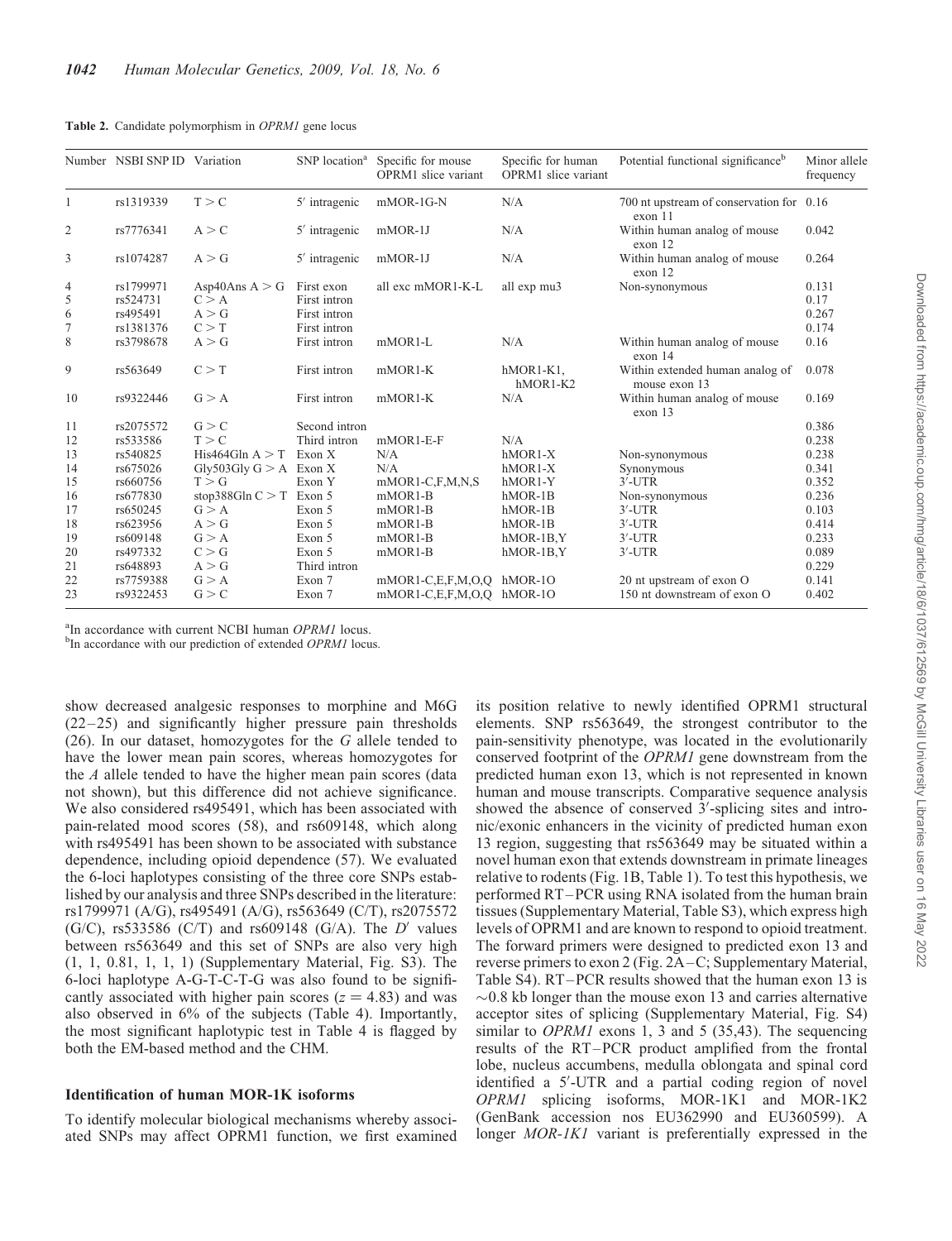|    | Mar-ker no. NSBI SNP Id SNP location |                                                                                                                                 | sw1           | sw2                                                                              | sw3                                                                                       | sw4                                                            | sw5               | sw <sub>6</sub>             | sw7                  | sw <sub>8</sub>                    | sw9           | sw10          | sw11                                                                                                        | sw12   |
|----|--------------------------------------|---------------------------------------------------------------------------------------------------------------------------------|---------------|----------------------------------------------------------------------------------|-------------------------------------------------------------------------------------------|----------------------------------------------------------------|-------------------|-----------------------------|----------------------|------------------------------------|---------------|---------------|-------------------------------------------------------------------------------------------------------------|--------|
|    | rs1319339                            | 700 nt upstream of<br>conservation for<br>exon <sub>11</sub>                                                                    |               | $0.0984$ $0.1651$ $0.3228$ $0.5066$ $0.3036$ $0.4252$ $0.1758$ $0.1077$ $0.0722$ |                                                                                           |                                                                |                   |                             |                      |                                    |               | 0.0211        | 0.0059                                                                                                      | 0.0111 |
| 2  | rs7776341                            | Within human ortholog<br>of mouse exon 12th                                                                                     |               |                                                                                  |                                                                                           |                                                                |                   |                             |                      |                                    |               |               | $0.3297$ $0.3512$ $0.5331$ $0.4185$ $0.4960$ $0.1421$ $0.0695$ $0.0609$ $0.0239$ $0.0190$ $0.0057$ $0.0050$ |        |
| 3  | rs1074287                            | In human ortholog of<br>mouse exon 12th                                                                                         |               |                                                                                  |                                                                                           |                                                                |                   |                             |                      |                                    |               |               | 0.2038 0.3817 0.3682 0.6145 0.2332 0.1182 0.1322 0.0490 0.0212 0.0056 0.0075 0.0124                         |        |
| 4  | rs1799971                            | Exon 1, non-synonymous                                                                                                          | 0.4577        |                                                                                  | 0.6893 0.5157 0.2327                                                                      |                                                                |                   | $0.0936$ $0.1175$ $0.0529$  |                      | 0.0473                             | 0.0029        | 0.0078        | 0.0081                                                                                                      | 0.0101 |
| 5  | rs524731                             |                                                                                                                                 | 0.5582        | 0.6553                                                                           | 0.0926                                                                                    | 0.0302                                                         | 0.0563            | 0.0571                      | 0.0826               | 0.0090                             | 0.0086        | 0.0119        | 0.0558                                                                                                      | 0.0872 |
| 6  | rs495491                             |                                                                                                                                 | 0.2120        | 0.0246                                                                           | 0.0107                                                                                    | 0.0249                                                         | $0.0307$ $0.0463$ |                             | 0.0004               |                                    | 0.0057 0.0050 | 0.0256 0.0196 |                                                                                                             | 0.0130 |
|    | rs1381376                            |                                                                                                                                 | 0.2787        | 0.4471                                                                           | 0.0025                                                                                    | 0.0189                                                         |                   |                             |                      | 0.1155 0.0036 0.0057 0.0064        | 0.0061        | 0.0061        | 0.0033                                                                                                      | 0.0058 |
| 8  | rs3798678                            | Within human ortholog of<br>mouse exon 14th                                                                                     | 0.3433        |                                                                                  | $0.0028$ $0.0045$ $0.0455$ $0.0125$ $0.0050$ $0.0057$ $0.0139$ $0.0057$ $0.0033$ $0.0038$ |                                                                |                   |                             |                      |                                    |               |               |                                                                                                             | 0.0034 |
| 9  | rs563649                             | In human ortholog of<br>mouse exon 13th                                                                                         |               |                                                                                  |                                                                                           |                                                                |                   |                             |                      |                                    |               |               | $0.0007$ $0.0018$ $0.0083$ $0.0053$ $0.0080$ $0.0065$ $0.0126$ $0.0084$ $0.0021$ $0.0024$ $0.0014$ $0.0022$ |        |
| 10 | rs9322446                            | Within human ortholog of 0.0941 0.1515 0.0036 0.0058 0.0066 0.0057 0.0044 0.0029 0.0034 0.0009 0.0013 0.0099<br>mouse exon 13th |               |                                                                                  |                                                                                           |                                                                |                   |                             |                      |                                    |               |               |                                                                                                             |        |
| 11 | rs2075572                            |                                                                                                                                 |               | 0.2957 0.0007                                                                    |                                                                                           | $0.0005$ $0.0013$ $0.0019$ $0.0024$ $0.0010$ $0.0013$ $0.0003$ |                   |                             |                      |                                    |               | 0.0005 0.0068 |                                                                                                             | 0.0269 |
| 12 | rs533586                             |                                                                                                                                 | 0.7037        | 0.9993                                                                           |                                                                                           | 0.5884 0.5452                                                  | 0.5848            | 0.8374 0.9692 0.2263        |                      |                                    | 0.3518        | 0.9986        | 0.4128                                                                                                      | 0.9421 |
| 13 | rs540825                             | Exon X, non-synonymous                                                                                                          | 0.8171        | 0.9956                                                                           | 0.4866                                                                                    | 0.5395                                                         | 0.9051            |                             |                      | 0.9633 0.2268 0.3038 0.2340        |               | 0.0839 0.7335 |                                                                                                             |        |
| 14 | rs675026                             | Exon X, synonymous                                                                                                              | 0.8012        | 0.4568                                                                           | 0.5673                                                                                    | 0.5888                                                         | 0.8847            |                             | 0.5151 0.4278 0.4571 |                                    | 0.1147 0.8005 |               |                                                                                                             |        |
| 15 | rs660756                             | Exon Y, 3'-UTR                                                                                                                  | 0.5745        | 0.9027                                                                           | 0.5625                                                                                    | 0.8062                                                         |                   |                             |                      | 0.9616 0.9239 0.3289 0.0853 0.3573 |               |               |                                                                                                             |        |
| 16 | rs677830                             | Exon 5, non-synonymous                                                                                                          | 0.9891        | 0.7803                                                                           | 0.8374                                                                                    | 0.9662                                                         |                   | 0.9242 0.9131 0.3746 0.8369 |                      |                                    |               |               |                                                                                                             |        |
| 17 | rs650245                             | Exon $5, 3'$ -UTR                                                                                                               | 0.3723        | 0.7961                                                                           | 0.9525                                                                                    | 0.8791                                                         |                   | 0.3508 0.3916 0.7837        |                      |                                    |               |               |                                                                                                             |        |
| 18 | rs623956                             | Exon $5, 3'$ -UTR                                                                                                               | 0.8308        | 0.9267                                                                           |                                                                                           | 0.9286 0.9808                                                  | 0.4276 0.4391     |                             |                      |                                    |               |               |                                                                                                             |        |
| 19 | rs609148                             | Exon $5, 3'$ -UTR                                                                                                               | 0.8208        | 0.6893                                                                           |                                                                                           | 0.9664 0.2838                                                  | 0.5825            |                             |                      |                                    |               |               |                                                                                                             |        |
| 20 | rs497332                             | Exon, $3'$ -UTR                                                                                                                 | 0.3139        | 0.7817                                                                           | 0.1362                                                                                    | 0.3025                                                         |                   |                             |                      |                                    |               |               |                                                                                                             |        |
| 21 | rs648893                             |                                                                                                                                 | 0.5043        | 0.4306 0.6341                                                                    |                                                                                           |                                                                |                   |                             |                      |                                    |               |               |                                                                                                             |        |
| 22 | rs7759388                            | 20 nt before exon O                                                                                                             | 0.5425 0.7773 |                                                                                  |                                                                                           |                                                                |                   |                             |                      |                                    |               |               |                                                                                                             |        |
| 23 | rs9322453                            | 150 nt after exon O                                                                                                             | 0.9195        |                                                                                  |                                                                                           |                                                                |                   |                             |                      |                                    |               |               |                                                                                                             |        |

Table 3. P-values of the association between 23 OPRM1 SNPs and pain scores

sw, sliding window; P-value reflects associations between pain phenotype and haplotype that starts from the indicated SNP within the corresponding window size. Values marked in italic represent the potential effect of SNP rs563649. For example,  $P = 0.0722$  marked in italic in the first row represents a 9-SNP haplotype that includes rs563649 as its ninth SNP. Similarly, values marked in bold represent potential combined effects of SNPs rs2075572 and rs533586; and values marked in italic and bold represent potential effects of both functional sites—SNPs rs563649 and rs2075572–rs533586. The association has replicated in all of the fixed-size windows (Supplementary Material, Fig.1S). Even though the tests in the sliding windows of different sizes are not independent, the association results were consistent across all graphs, reinforcing the evidence for association in the region.

medulla oblongata, while a shorter MOR-1K2 variant preferentially expressed in the spinal cord. Both these variants are present in the frontal lobe and in nucleus accumbens (Supplementary Material, Table S5). We found no evidence of the expression of an isoform containing a short exon 13 in humans or an isoform with a long exon 13 in mouse.

To establish the complete coding region of MOR-1K isoforms, we performed RT–PCR reactions with the forward primer situated at exon 13 and reverse primers located at exons 4, 7, 8 or X. Only the form containing exons 13, 2, 3 and 4 was amplified (Fig. 2D), consistent with the mouse MOR-1K form (43). Again, consistent with the mouse MOR-1K, translation of these new isoforms seems to be initiated at the first AUG in exon 2, as all upstream reading frames code for short peptides. Consequently, both human MOR-1K1 and MOR-1K2 isoforms encode a truncated version of OPRM1 that lacks an extracellular N-terminal domain and transmembrane domain I. To identify the transcriptional start site of MOR-1K isoforms, we performed 5'RACE PCR. The 5' start site has been mapped to a novel OPMR1 promoter region that is located upstream of exon 13 (Supplementary Material, Fig. S5), unlike the mouse MOR-1K isoform where transcription is initiated from an alternative promoter upstream to exon 11 (43).

#### Effect of rs563649 on MOR-1K expression

To understand how SNP rs563649 can affect the expression or function of the MOR-1K isoforms, we searched for functional regulatory elements within the 5'-UTR of MOR-1K transcripts. We found that this functional variation is located within a structurally conserved IRES in the 5'-UTR of MOR-1K transcripts (Fig. 3A). This IRES is conserved in human and chimpanzee, but absent in rodents. Stems II and III in IRESs can participate in coaxial stacking within a common Y-type structure and are likely required for ribosome binding to IRES (41). Nucleotides in loops II and III may interact with each other ('kissing hairpins') or with ribosomal proteins, which can result in altered binding of ribosome to IRES and, consequently, affect translation through a 'zipper' mechanism (41). It has been shown that precise secondary structure is important for the function of IRESs. A single nucleotide substitution producing structural changes in the c-myc IRES resulted in increased translation initiation by internal ribosome entry and was associated with oncogenesis (59). SNP rs563649 is located in the IRES loop II, where the major allele C likely allows a better base pairing between loops II and III (AAC:GUU) than the minor allele T (AAU:GUU) (Fig. 3A). To examine effects of rs563649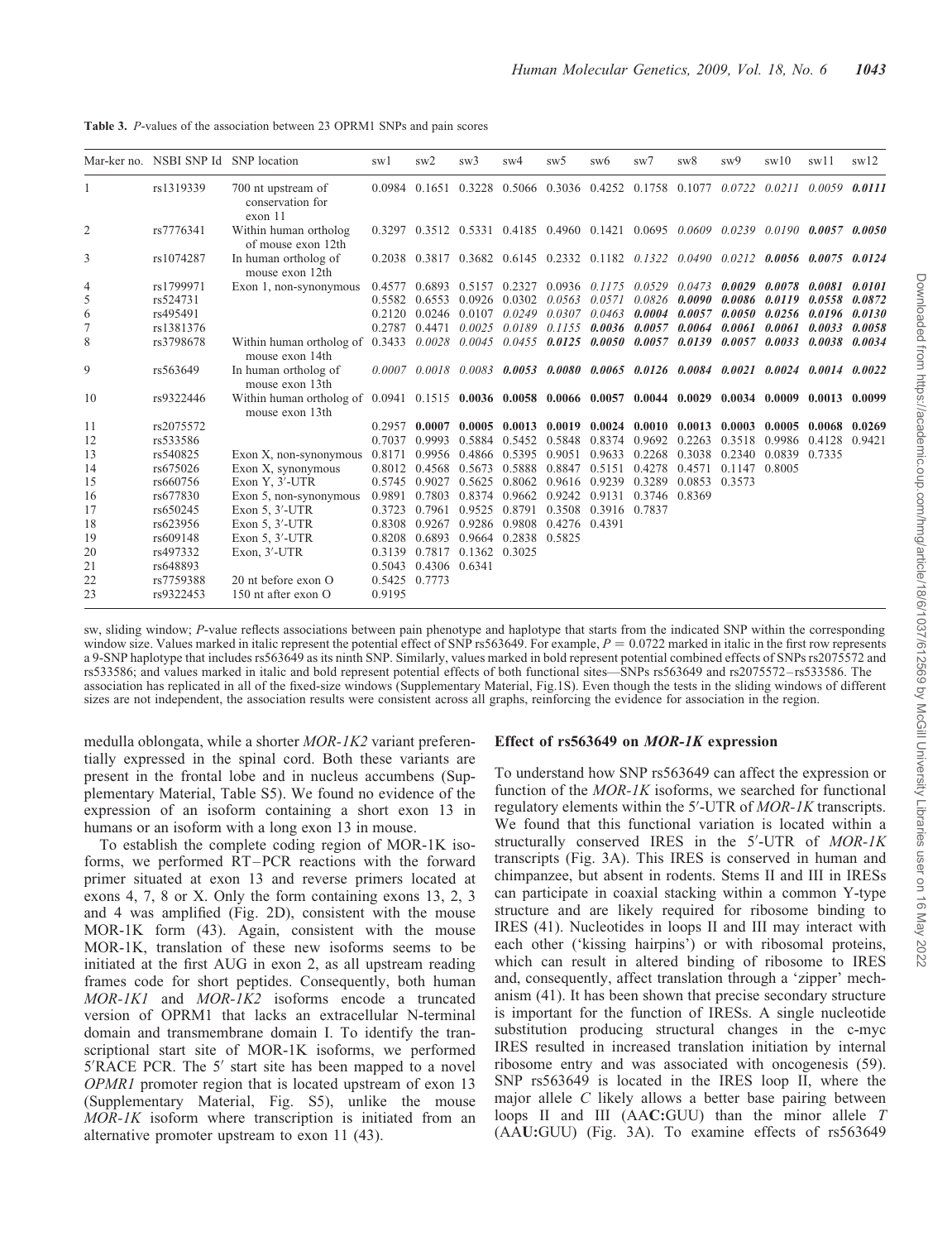| Table 4. Results for the haplotype association tests |  |
|------------------------------------------------------|--|
|------------------------------------------------------|--|

| Haplotype                          | Frequency <sup>a</sup> | Mean <sup>b</sup> | $P$ -values<br>(EM; dominant <sup>c</sup> ) | $P$ -values<br>(EM; diplotype <sup>c</sup> ) | $P$ -values<br>(EM; additive <sup>c</sup> ) | $P$ -values<br>(CHM) |
|------------------------------------|------------------------|-------------------|---------------------------------------------|----------------------------------------------|---------------------------------------------|----------------------|
| Three loci haplotypes <sup>d</sup> |                        |                   |                                             |                                              |                                             |                      |
| $T-C-T$                            | 0.0618                 | 4.8352            | 0.0091412                                   | 0.0015397                                    | 0.0019992                                   | 0.000434             |
| $T-G-T$                            | 0.0086                 | 9.1966            | 0.063606                                    | 0.17987                                      | 0.06579                                     | 0.003562             |
| $C-C-T$                            | 0.0029                 | 11.4524           | 0.17837                                     | 0.40429                                      | 0.17976                                     | 0.01999              |
| $C-C-C$                            | 0.3036                 | $-0.2021$         | 0.76821                                     | 0.41499                                      | 0.3979                                      | 0.317572             |
| $C-G-T$                            | 0.6077                 | 0.1275            | 0.66807                                     | 0.011332                                     | 0.10761                                     | 0.038788             |
| $C-G-C$                            | 0.0154                 | 6.491             | 0.072587                                    | 0.19909                                      | 0.0760661                                   | 0.155424             |
| Overall P-value (CHM): 0.00085     |                        |                   |                                             |                                              |                                             |                      |
| Six loci haplotypes <sup>e</sup>   |                        |                   |                                             |                                              |                                             |                      |
| $A-A-C-G-T-G$                      | 0.3933                 | $-0.1934$         | 0.69931                                     | 0.70015                                      | 0.4836                                      | 0.142904             |
| A-A-C-C-C-A                        | 0.2117                 | $-0.1473$         | 0.86488                                     | 0.89225                                      | 0.99428                                     | 0.772462             |
| $G-A-C-G-T-G$                      | 0.1413                 | $-0.7922$         | 0.45275                                     | 0.74980                                      | 0.4836                                      | 0.208048             |
| $A-G-C-C-G$                        | 0.0709                 | $-0.9320$         | 0.57531                                     | 0.85486                                      | 0.8878                                      | 0.66288              |
| $A-G-C-G-T-G$                      | 0.0700                 | $-0.8657$         | 0.61306                                     | 0.27691                                      | 0.4191                                      | 0.467318             |
| $A-G-T-C-T-G$                      | 0.0620                 | 4.8228            | 0.0092318                                   | 0.0015490                                    | 0.0020254                                   | 0.000724             |
| A-G-C-C-C-A                        | 0.0138                 | $-2.5697$         | 0.49803                                     | 0.79497                                      | 0.9430                                      | 0.196706             |
| $A-A-C-G-C-A$                      | 0.0123                 | 6.6722            | 0.099676                                    | 0.25788                                      | 0.8648                                      | 0.1029               |
| $A-G-T-G-T-G$                      | 0.0087                 | 9.0049            | 0.066064                                    | 0.18471                                      | 0.8711                                      | 0.013182             |
| $A-G-C-G-C-G$                      | 0.0062                 | 1.5232            | 0.77968                                     | 0.96253                                      | 0.9851                                      | 0.391084             |
| $A-A-C-C-C-G$                      | 0.0059                 | $-14.462$         | 0.016594                                    | 0.056738                                     | 0.86036                                     | 0.091284             |
| $A-A-C-C-T-G$                      | 0.0030                 | 11.2606           | 0.18682                                     | 0.41846                                      | 0.1881                                      | 0.128432             |
| $G-G-C-G-C-G$                      | 0.0007                 | 4.0258            | 0.75442                                     | 0.95227                                      | 0.9936                                      | 0.794988             |
| Overall P-value (CHM): 0.005692    |                        |                   |                                             |                                              |                                             |                      |

<sup>a</sup>Frequency, sample haplotype frequency.

<sup>b</sup>Mean, the estimated mean effect value for the presence of one or two copies of a given haplotype.

c Dominant, diplotype, additive, haplotype analysis models.

 $\frac{d_{rs563649}}{s^{4}rs^{563649}}$ , rs2075572 and rs533586.

e rs1799971, rs495491, rs563649, rs2075572, rs533586 and rs609148.

allelic variants on translation efficiency, we transiently transfected human neuroblastoma BE2C cells with reporter constructs that carried allelic variants of MOR-1K IRES inserted between transcription and translation start sites (Fig. 3B). Similar to the published report  $(59)$ , the T allelic variant of MOR-1K IRES showed significantly higher translational activity than the  $C$  allelic variant (Fig. 3). As the  $T$  allelic variant also produced lower mRNA levels (Fig. 3C), these results suggest reciprocal allelic regulation of MOR-1K at the RNA and protein levels, where the  $T$  allele leads to increased translational activity, through the increased ribosome binding and the C allele provides higher RNA levels, probably due to decreased accessibility for nucleases.

# **DISCUSSION**

In this study, we performed an extensive search for functional SNPs within the *OPRM1* gene locus and made several fundamental observations. First, we identified several novel and potentially functional SNPs. Particularly, a novel SNP rs563649, which is situated within the newly identified exon 13, was the strongest independent contributor to measured pain-sensitivity responses (Table 3). In contrast to SNP rs563649, the SNPs that have been previously associated with OPRM1-dependent phenotypes displayed rather modest effects. Specifically, the non-synonymous SNP variant A118G (Asp40Asn), which has been shown to be associated with human pressure pain thresholds (26), showed much smaller differences. In agreement with previous findings, in our cohorts homozygotes for the G allele displayed the highest mean values for mechanical pain thresholds, whereas homozygotes for the A allele displayed the lowest mean values for mechanical pain thresholds; however, this difference did not reach significance (data not shown). Importantly, the previously published association achieved statistical significance only among males (26), whereas our cohort tested for experimental pressure pain consisted of females only.

Further, we have identified a potentially functional haplotype associated with high pain sensitivity (Table 4), which is tagged by the minor allele  $T$  of rs563649. The frequency of this haplotype corresponded to the frequency of the minor  $T$ allele and the SNP rs563649 was the strongest individual contributor to the association, suggesting that the minor  $T$  allele of this newly identified SNP is a strong candidate for the functional site of the haplotype. This haplotype spans over the OPRM1 gene locus and consists of all the alleles that have previously been shown to be associated with lower pain thresholds (rs1799971, A allele) (26), negative mood (rs495491, G allele) (58) and increased substance dependency, including opioid dependence (rs609148, G allele and rs495491, G allele) (57), all of which are consistent with a low level of opioid receptor activity. On the other hand, whereas the T allele of rs563649 in our cohort is associated with a decreased analgesic response to opioids, again consistent with low levels of receptor activity (21), the A allele of rs1799971, which is situated on the haplotype tagged by the T allele of rs563649, is associated with an increased analgesic response to opioids (16).

Together, our data give rise to the possibility that some of the previously reported positive associations can be explained,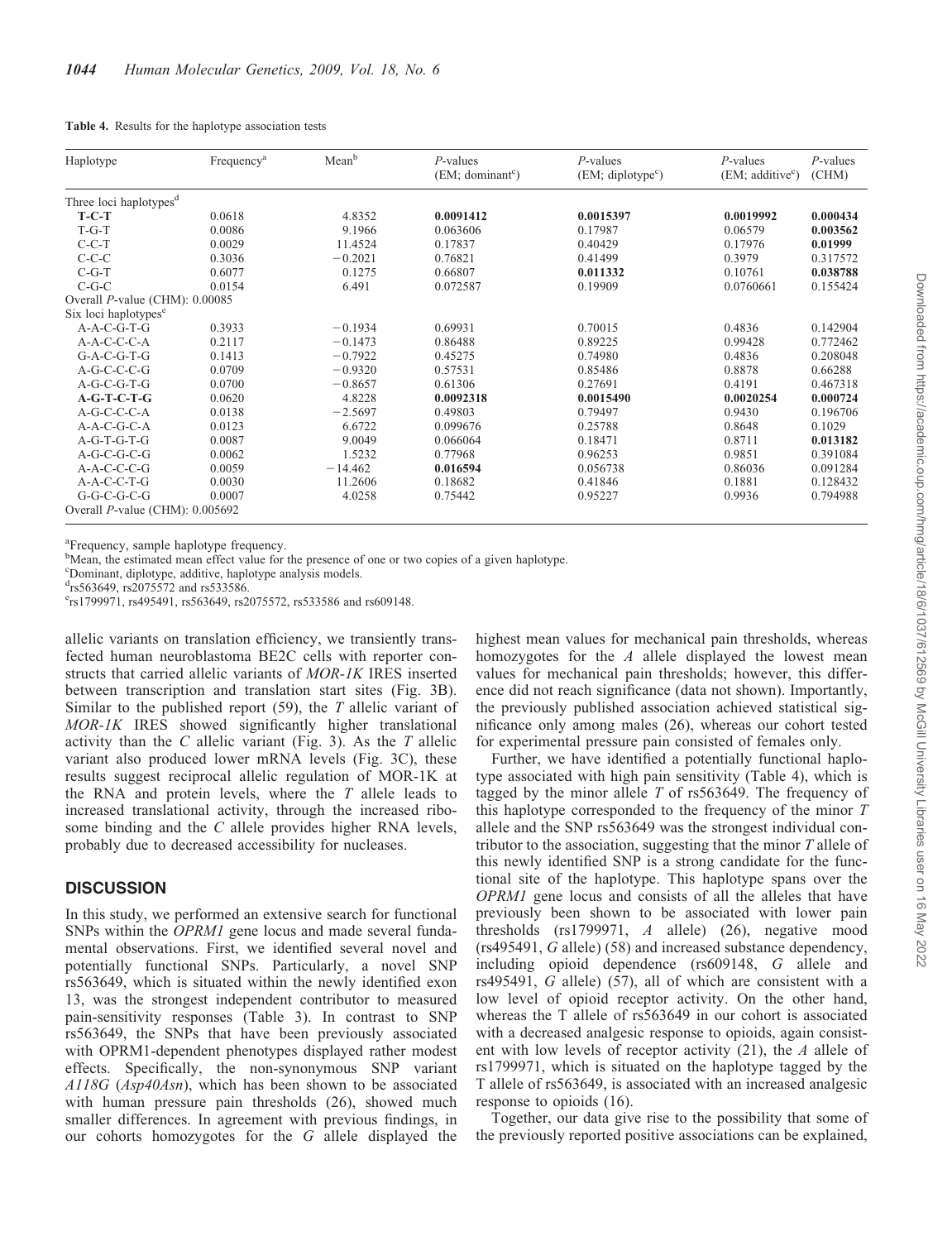

Figure 2. Expression pattern of exon 13 containing OPRM1 gene splice variant in human and mouse. (A) The schematic diagram illustrates relative positions of PCR primers designed to amplify the new alternative MOR-IK variants in mouse and human. The arrow indicates the relative position of SNP rs563649. (B) RT–PCR was performed on total RNA samples from the human brain regions known to express OPRM1 with hU2 and hL5 primers specific for exons 13 and exon 2, respectively. The exon 13 containing OPRM1 gene splice variant MOR-1K was detected in CNS but not in peripheral leukocytes even after a secondary PCR round with nested PCR primers. The PCR product size was 1229 nt, which was three times longer than the predicted 385 nt based on homology with the mouse genome. (C) RT–PCR analysis of mouse spinal cord with primer pairs mU2-mL3 and mU2-mL1 yielded PCR products of predicted size. A longer mouse isoform orthologous to human exon 13 was below the level of detection even by secondary PCR with the nested PCR primers mU3-mL3, mU3-mL1 or mU3-mL2. (D) The schematic diagram illustrates the exonic composition and relative positions of PCR primers designed to amplify the major MOR-1 variant and the newly identified alternative  $MOR-IK$  variant. The arrows indicate relative positions of translation initiation start codons and stop codons. (E) The predicted protein structure of MOR-1 and MOR-1K isoforms. Translation of the MOR-1K variants results in a 6 transmembrane domain (6TM) receptor, truncated at the N-terminus. (F) RT–PCR results demonstrate the relative expression pattern of human MOR-1 (primers hU1-L3) and MOR-1K (primers hU5-L3) variants. GAP3DH was used as a control for cDNA loading. All major PCR products shown in this figure were sequenced and aligned with human or mouse genomes.

at least in part, by the high LD between the reported markers and the SNP rs563649 identified in this study (57,58). Furthermore, it is likely that several functional SNPs co-exist within the haplotype, where alternative alleles play specific roles in distinct but related pain phenotypes, are carefully balanced and thus transmitted jointly. This haplotype was observed in 6% of the subjects, thus representing a substantial proportion of the human population and is of clinical significance.

It should be noted that our association analysis has been conducted on two moderately sized cohorts. The primary results were obtained in the larger UNC cohort that consisted of a homogeneous sub-sample of Caucasian females. The second UF cohort is smaller and consists of both genders. Although the association tests were highly significant in the first cohort only, and it is important to replicate our results in larger cohorts, the direction of effects was the same for both cohorts with respect to pain sensitivity, and associations with morphine response phenotypes were in the expected direction, suggesting that the  $T$  allele codes for a lowefficiency receptor variant. Furthermore, the validity of our

findings is supported by molecular biology experiments presented here, which demonstrate the existence of human exon 13 and a functional effect of the identified SNP rs563649.

To understand how the newly identified SNP may produce functional effects, we constructed a reporter vector that includes the entire predicted IRES element. Although the exact molecular mechanism by which rs563649 regulates OPRM1 function and pain signaling requires further studies, out data suggest that the presence of minor T allele should lead to higher expression levels of corresponding MOR-1K isoforms. Furthermore, the localization of a strong functional SNP within the human analog of mouse exon 13 provides evidence for the biological significance of MOR-1K isoforms. We showed that  $MOR-1K$  isoforms with variable exon  $13$ –exon 2 junctions are expressed in a tissue-specific manner and likely contribute to tissue-specific post-transcriptional regulation. Because the T allele of rs563649 is associated with higher translation efficiency and higher pain sensitivity, we suggest that the truncated MOR-1K form contributes to hyperalgesiclike rather than analgesic states and plausibly represents one of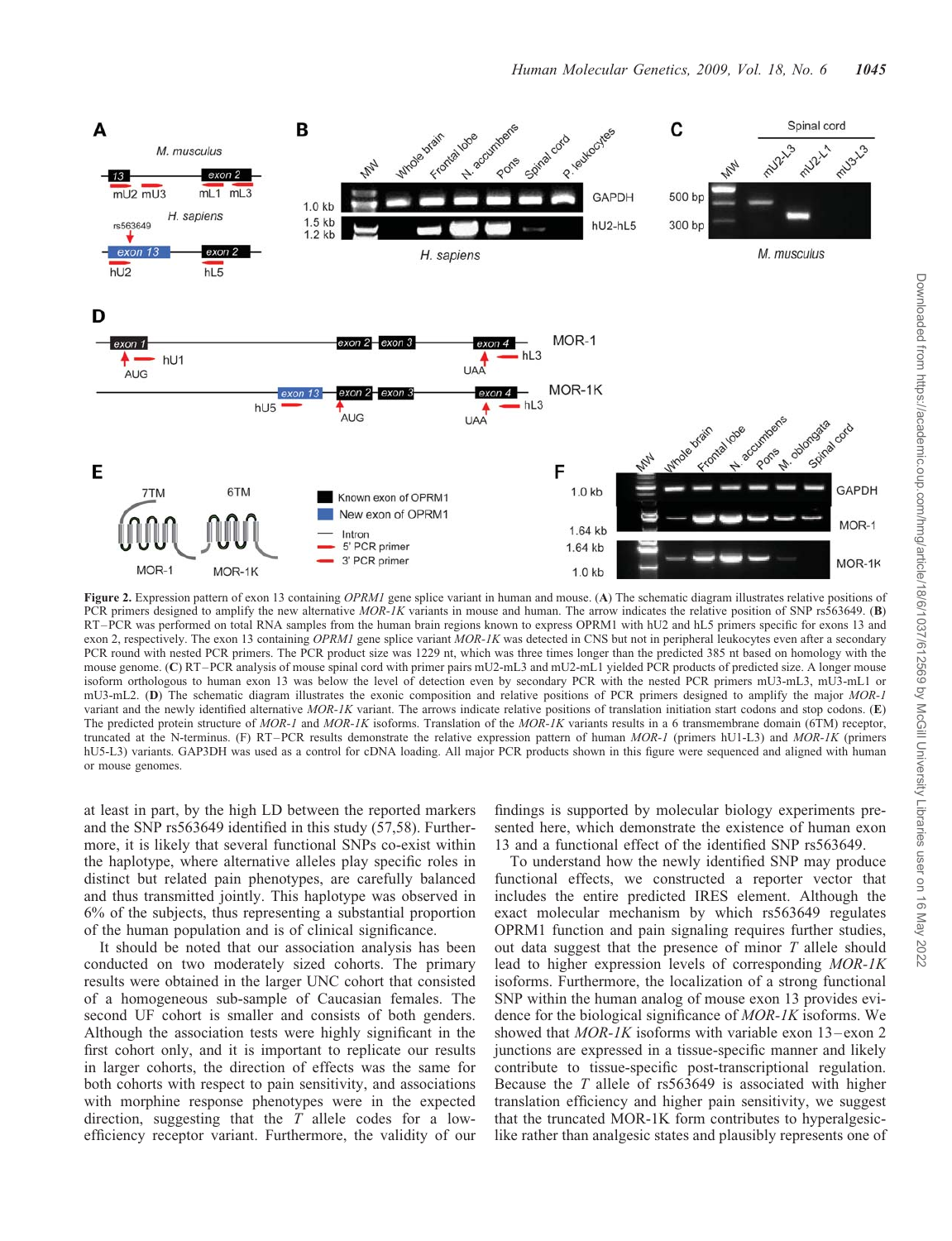

Figure 3. Allelic variants of structurally conserved IRES in exon 13 of human OPRM1. (A) The local stem-loop structure associated with putative IRES within the 5'-UTR of OPRM-1K isoform. The major allele C of SNP rs563649 is shown in red. Translation start codon of downstream uORF is shown in blue. (B) A cloning of putative IRES allelic variants into secreted alkaline phoshatase (SEAP) reporter vector and associated translation detection experiments. (C and D) The expression of IRES-SEAP constructs transiently transfected into human neuroblastoma BE2C cells. Relative mRNA (C) and SEAP activity (D) levels were measured 8, 24 and 48 h after transfection. Reporter construct with the T allele showed significantly higher SEAP activity than reporter construct with the C allele, although mRNA levels of construct with the C allele were significantly higher than those with the T allele ( $P < 0.05$ ,  $n = 4$ ), suggesting higher translation activity of the IRES T allelic variant.

the molecular mechanisms underlying the excitatory effect of opiods, contributing to tolerance, drug dependence and opioid-induced hyperalgesia (60–62). Furthermore, similarities in the tissue-specific expression patterns between MOR-1 and MOR-1K, with lower abundance of MOR-1K relative to MOR-1 isoforms, support the possibility of a regulatory function for MOR1-K. To date, no systematic studies involving the genetics, molecular and cell biology of this form of OPRM1 receptor have been reported; and its biological function clearly warrants further research.

We also have shown that almost all of the known mouse exons have corresponding orthologs within the human OPRM1 gene locus and thus the genetic structure of human OPRM1 is much more complex than is currently appreciated. According to recent studies, at least 50% or more of human genome is expressed in alternatively spliced isoforms (63). There is a number of both computational and molecular biological difficulties that make computational predictions and cloning of the genetic variants of OPRM1 highly challenging. The novel approaches used in this study overcame these difficulties. The discovery of a much more complicated receptor structure makes possible new interpretations of existing results and permits the generation of novel testable hypotheses in diverse disciplines that have interest in studying the OPRM1 function.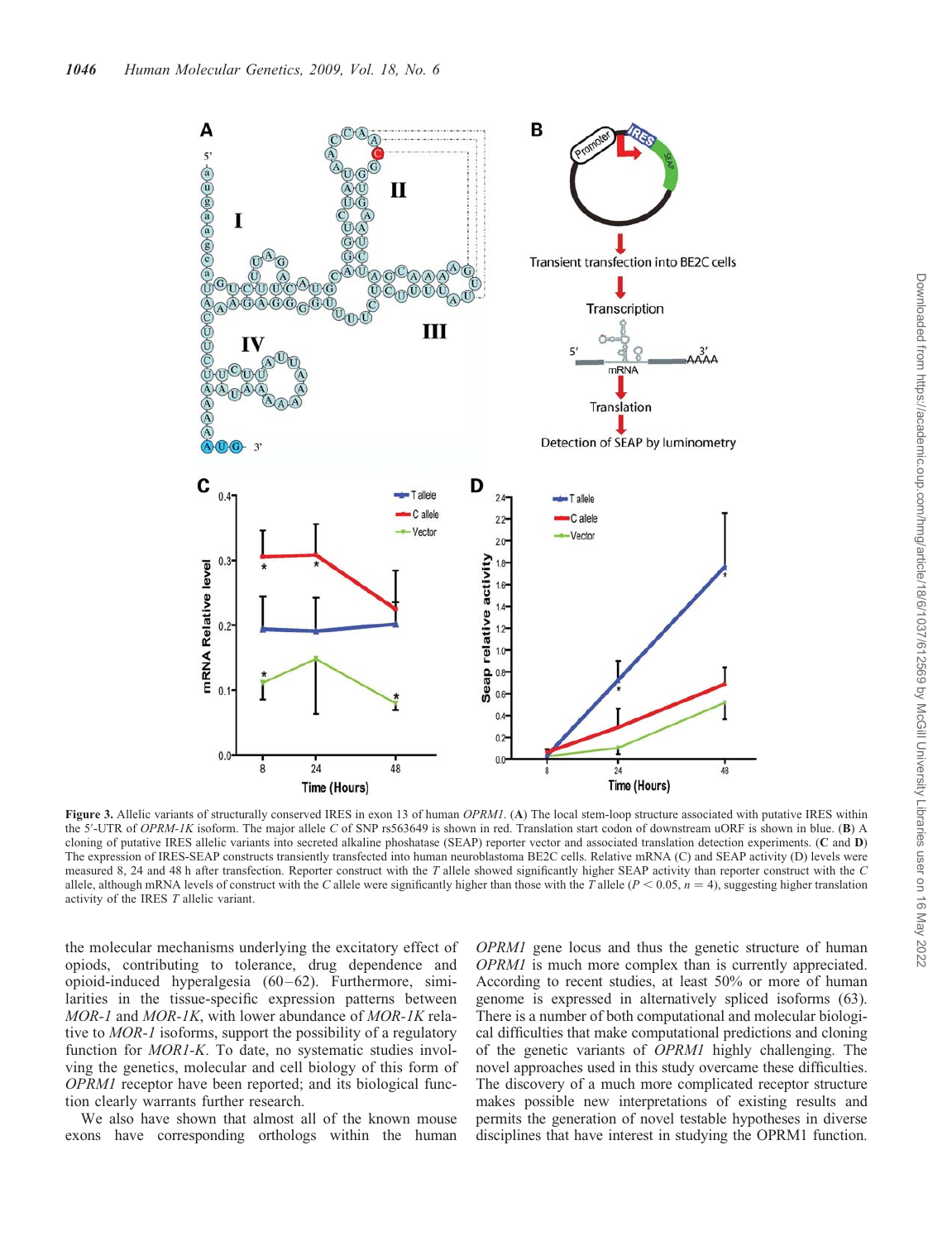Genomic organization of the expanded human OPRM1 locus is highly similar to the organization of the mouse OPRM1 locus. However, alternative splicing events within this locus display some substantial differences between human and mouse, and thus findings from rodent studies should be considered with caution when applied to the function of human opioid receptor. Specifically, our RT–PCR and 5'RACE data suggest that exon 13 containing OPRM1 mRNA variants in human and mouse are highly divergent (Fig. 2A–C; Supplementary Material, Fig. S5). New tissuespecific alternative splice isoforms increase functional diversity of the gene and create additional options for regulation, as demonstrated by the strong effect of SNP rs563649 on pain sensitivity (64). Importantly, location of this functional SNP in a region of variable inter-species conservation shows that biological function does not always correlate with sequence conservation.

Our results also suggest that newly discovered alternative exons, rather than constitutive exons, may represent targets for genetic variability which modifies OPRM1 receptor function. Since modifications of the function of the main receptor form may have dramatic consequences on fitness and may not reach significant frequency in the general population, genetic variations in alternative exons that are expressed at low levels or only under specific conditions may lead to more subtle phenotypic differences that underlie the observed variation in OPRM1-dependent phenotypes. Furthermore, our data and methodological approaches are of relevance to genomewide association studies when SNPs associated with clinical phenotypes are located in genomic areas that are devoid of known structural genetic elements (65).

In summary, the identification of a potentially new functional SNP with a substantial minor allele frequency within alternative exons of OPRM1 is of considerable importance to the field of pain genetics. Although the association of SNPs rs563649 with sensitivity to noxious stimuli and morphine responses requires further confirmation in larger cohorts, our results provide strong evidence that this SNP has a far greater effect on receptor function than other currently known OPRM1 polymorphisms. Collectively, our data open conceptually new approaches to examining the structure and function of the OPRM1 gene.

## MATERIALS AND METHODS

#### First cohort description

One hundred ninety six (196) healthy European American pain-free females with an age range of 18–34 years were genotyped and phenotyped. Demographic characteristics of the cohort at the time of recruitment were previously described (47). This study was nested within a larger prospective study conducted at the University of North Carolina at Chapel Hill, which was designed to examine whether pain sensitivity is a risk factor for the development of TMJD (47). Subjects were phenotyped with respect to their sensitivity to pressure pain, heat pain and ischemic pain. Indices of the temporal summation of heat-evoked pain were also examined. The detailed description of phenotypic procedures can be found in Supplementary Materials. Each enrollee in the analyzed cohort was quantified for responsiveness to a set of 16 noxious stimuli applied to various anatomical sites.

#### Second cohort description

The second cohort was recruited at the University of Florida at Gainesville. Subjects included 133 healthy European American volunteers (80 females, 53 males) recruited by posted advertisements from the local community. In a subset of this cohort ( $n = 68$ , 40 females, 28 males), the analgesic effect of morphine on experimental pain sensitivity was also assessed. The experimental pain procedures were similar to those described for the UNC cohort and can be found in the Supplementary Material.

#### Computer analyses of genomic sequences

We used known alternatively spliced forms of mouse OPRM1 (MOR-1B, MOR-1F, MOR-1I, MOR-1J, MOR-1K and MOR-1L, MOR-1Q, MOR-1S, MOR-1T, MOR-1R, MOR-1P, MOR-1V and MOR-1W) from GenBank annotations (http://www.ncbi.nlm.nih.gov/) to locate unidentified human orthologous exons. Annotated alternative mouse and human variants from altervative splice database (http://www. ebi.ac.uk/asd) and UCSC database (http://genome.ucsc.edu/) were also used in the analysis. BLAST (66) and BLAT (http://genome.ucsc.edu/) were used to confirm the synteny of aligned full-length sequences of the human and mouse OPRM1 genes. Detailed alignments of orthologous pairs of the human and mouse OPRM1 genomic and mRNA sequences were produced using OWEN (36). For the CDS, the alignment of the nucleotide sequences was guided by the amino acid sequence alignment (67). Multiple alignments of nucleotide sequences were constructed using the CLUSTALW program with default parameters (68) and edited to take into account results of pairwise comparisons, which was done using the OWEN program (36). In all cases, our alignments contained putative exons presented in GenBank. We masked sequences using RepeatMasker (http://humangen.med.ub.es/tools/ RepeatMasker.html), because numerous low-complexity and repetitive regions in long intronic sequences obscured the pattern of orthology. All predicted primate transcripts were analyzed by GENSCAN (http://gnomic.stanford.edu/ http:// CCR-081.mit.edu/GENSCAN.html). Modified UNCOVER (42) approaches for the recognition of unknown conserved alternatively spliced exons were used for extensive search of regulatory sites and splicing signals. Two alternative approaches for treating gaps (indels) in pairwise sequence alignments were employed: (i) whenever a gap was introduced in one of the sequences, the respective position in another sequence was treated as a non-conserved one (a mismatch) and (ii) positions containing one or more gaps were excluded from the analysis (40). Evolutionary rates at non-synonymous  $(K<sub>s</sub>)$  and synonymous  $(K<sub>s</sub>)$  sites were calculated for coding exons using program PALM (69). Evolutionary rates at non-coding exons  $(K_u)$  and for intronic sequences  $(K_i)$  were calculated using Kimura's two-parameter model (70). We performed a search for regulatory sites and splicing signals using the TRANSFAC database (http://www.biobaseinternational. com/pages/index.php? id=transfacdatabases). Rodent and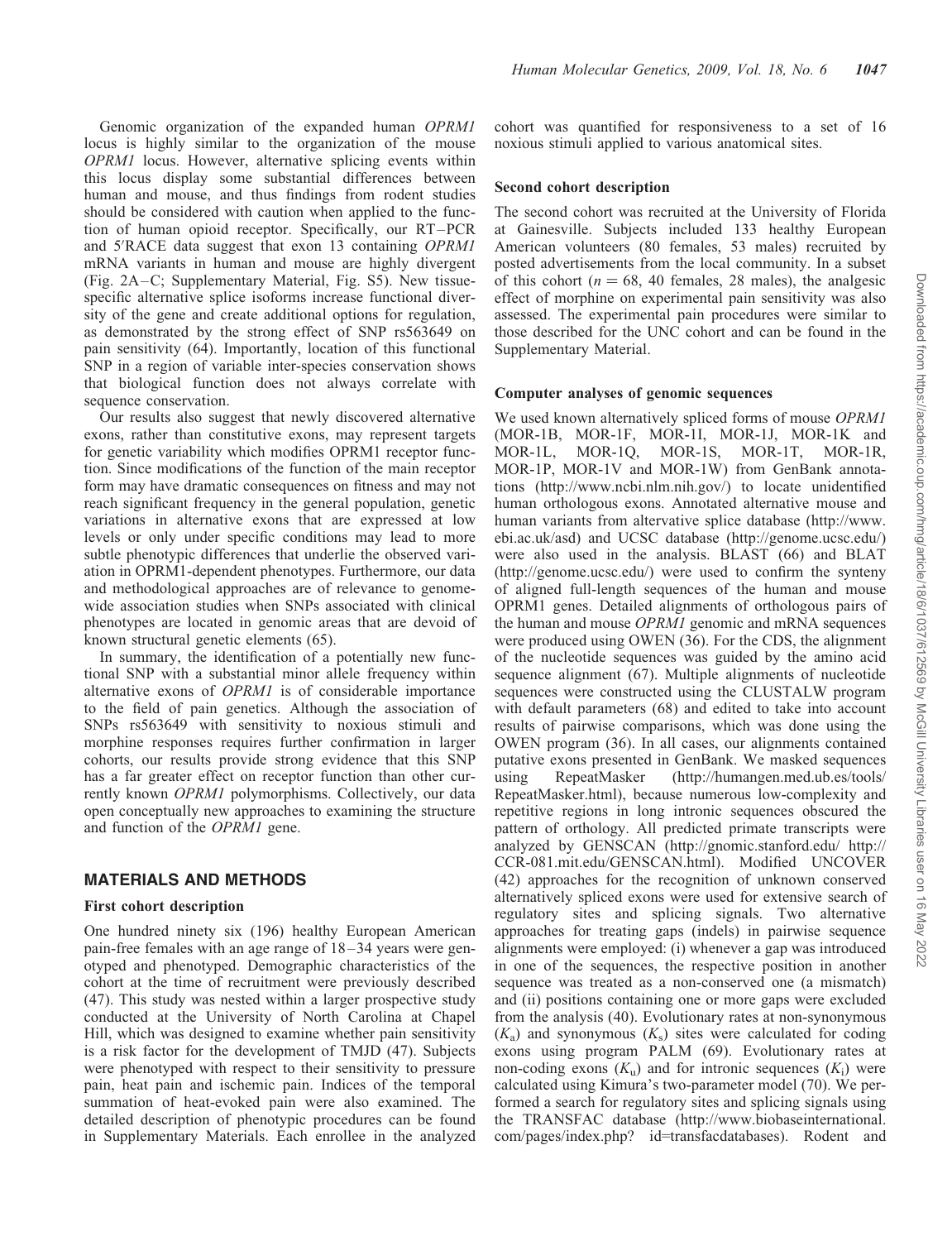primate 5'-UTRs were computationally folded by program Afold (71) to predict potential IRES stable structures. The predicted minimum free secondary structure energy was calculated using our implementation of the dynamic programming algorithm described by Zuker (72), which employs nearest neighbor parameters for the evaluation of free energy.

#### SNPs genotyping

The algorithm for the selection of new candidate SNPs and full SNP description are presented in the Supplementary Material. Briefly, we concentrated on the SNPs with relatively high minor allele frequencies that are situated within potentially functional sites relative to known constitutive and predicted alternative exons (Table 2). Genomic DNA was purified using  $QIAamp^{TM}$  96 DNA Blood Kit (Qiagen, Valencia, CA, USA). The primers and probes for genotyping were from Applied Biosystems (ABI, Foster City, CA, USA) (Supplementary Material, Table S1). The genotyping error rate was directly determined and was  $<0.005$ . Genotype completion rate was 95%.

#### Statistical analyses

We constructed summary statistics quantifying aspects of the four pain modalities. Standardized z-scores for each pain measure at each test site were computed by subtracting the sample mean of the site-specific pain measure from the subject's observed value, and dividing by the sample standard deviation. The summary score was obtained by adding up standardized z-scores.

#### Haplotype association methods

An overall test for association of a set of haplotypes with the phenotype involves a specific set of  $k$  SNPs. The null hypothesis of such a test is that none of the haplotypes defined by the  $k$ SNPs is associated with the phenotype. When the haplotype phase is unobserved, current methods incorporate specific assumptions about the degree of deviation from Hardy– Weinberg equilibrium. Here we employ a method that does not depend on the HWE assumption. The approach is termed the 'composite haplotype method', CHM (52). The idea behind the CHM approach is best explained for the case of a binary (e.g. case/control) phenotype. For two loci with alleles  $(A, a)$  and  $(B, b)$ , the 'composite frequency' is the sum of intra-gametic, or haplotypic  $(P_{AB})$  and inter-gametic  $(P_{A/B})$ frequencies (73). The advantage in considering the composite sum is that unlike the haplotypic frequency, this sum is directly estimated by counting from the unphased data. Thus, the HWE assumption is not required, and furthermore, the uncertainty in estimation of the composite frequencies is confined to just the sampling variation and does not involve an error related to the missing haplotype phase. This composite frequency  $(O_{AB})$  $=[P_{AB}+P_{A/B}]/2$  also forms the basis for the LD inference by the composite disequilibrium approach (51). Instead of comparing the haplotype frequencies themselves, as  $d_h = P_{AB}$ (case) –  $P_{AB}$  (control), the comparison in the CHM is based on the composite difference,  $d_c = Q_{AB}$  (case) –  $Q_{AB}$  (control). Both differences are similarly expressed in terms of the population frequencies  $(f_i)$  and the susceptibilities  $(g_i)$  for the

10 possible di-locus genotypes  $(AB/AB, \ldots, AB/ab, Ab/AB, \ldots,$  $ab/ab$ ). Denote the population prevalence by g. Then the population frequency differences of interest are

$$
d_{\rm h} = \frac{f_1(g_1-g) + f_2(g_2-g)/2 + f_4(g_4-g)/2 + f_5(g_5-g)/2}{g(1-g)}
$$
  

$$
d_{\rm c} = d_{\rm n}/2 + \frac{f_1(g_1-g) + f_2(g_2-g)/2 + f_4(g_4-g)/2 + f_6(g_6-g)/2}{2g(1-g)}
$$

Note the similarity of the two equations. The terms of  $d_c$ would add up to  $d_h$  exactly, if the term  $f_6 (g_6-g)/2$  that corresponds to the *cis*-heterozygote,  $Ab/aB$ , was replaced by the *trans*-heterozygote (*AB/ab*) term,  $f_5$  ( $g_5 - g$ )/2. When *AB* is a susceptibility haplotype, the term  $d<sub>h</sub>$  is positive, and so is  $d<sub>c</sub>$ . In other words, the haplotypic and the composite frequency differences are in the same direction for the 'haplotype-driven' models. We define haplotype-driven models to include recessive, dominant, as well as intermediate models, notably the additive model, where susceptibilities of AB heterozygotes are between those for the genotypes with 0 and 2 copies of AB. Whether the sign of  $d_c$  is in the same direction as that for  $d<sub>h</sub>$  is determined by the magnitude of the terms that corresponds to the *cis*- and *trans*-genotypes,  $Ab/aB$  and  $AB/ab$ . The condition that the  $d_c$  is non-negative is satisfied for the 'haplotype-driven' models because of the constraints on the population frequencies and the model susceptibilities. Consider the recessive model:  $g_1 > g_2$ ;  $g_2 = g_3$  ... =  $g_{10}$ . Under this model, the difference that defines the sign,

$$
d_{\rm h} - \left(\frac{f_6(g_6 - g)}{4g(1 - g)} - \frac{f_5(g_5 - g)}{4g(1 - g)}\right)
$$
  
=  $\frac{1}{4}[(4 + f_6) - (4P_{AB} + f_5)](g_1 - g_2)$ 

is always non-negative, therefore, the signs of  $d_h$  and  $d_c$  are in the same direction. This difference is similarly non-negative for other haplotype-driven models. Thus, the composite difference can be used as a basis for testing haplotypic associations. More generally, the composite difference provides a direct test of association between sets of alleles across genetic loci and the phenotype, without assuming HWE. Multilocus, multiallelic composite extension is obtained very simply. There are as many composite frequencies as there are haplotypes, and the notation for the composite classes is the same as that for the haplotypes, e.g. ' $A_2B_1C_1D_1$ ' may refer to either a haplotypic or a composite set of alleles  $(A_2, B_1, C_1, D_1)$  at four loci. Denote a particular set of alleles such as this by  $S_k$ . The composite sample frequency of this four loci allele set is

$$
Q_{s_k} = \frac{1}{2n} \sum_{i=1}^n 2^{1-H(G_i)} I(s_k \subset G_i),
$$

where  $H(G_i)$  is the number of single-locus heterozygotes in the multilocus genotype  $G_i$  of the *i*th individual,  $i=1,\ldots,n$ , and  $I(\cdot)$  is the indicator function that is equal to 1 if the *i*th individual has alleles  $(S_k)$ , and 0 otherwise.

For a continuous phenotype, the overall and the individual test statistics for association are F-statistics in a linear regression with the design matrix where columns indicate all haplotype classes of interest, rows correspond to the individuals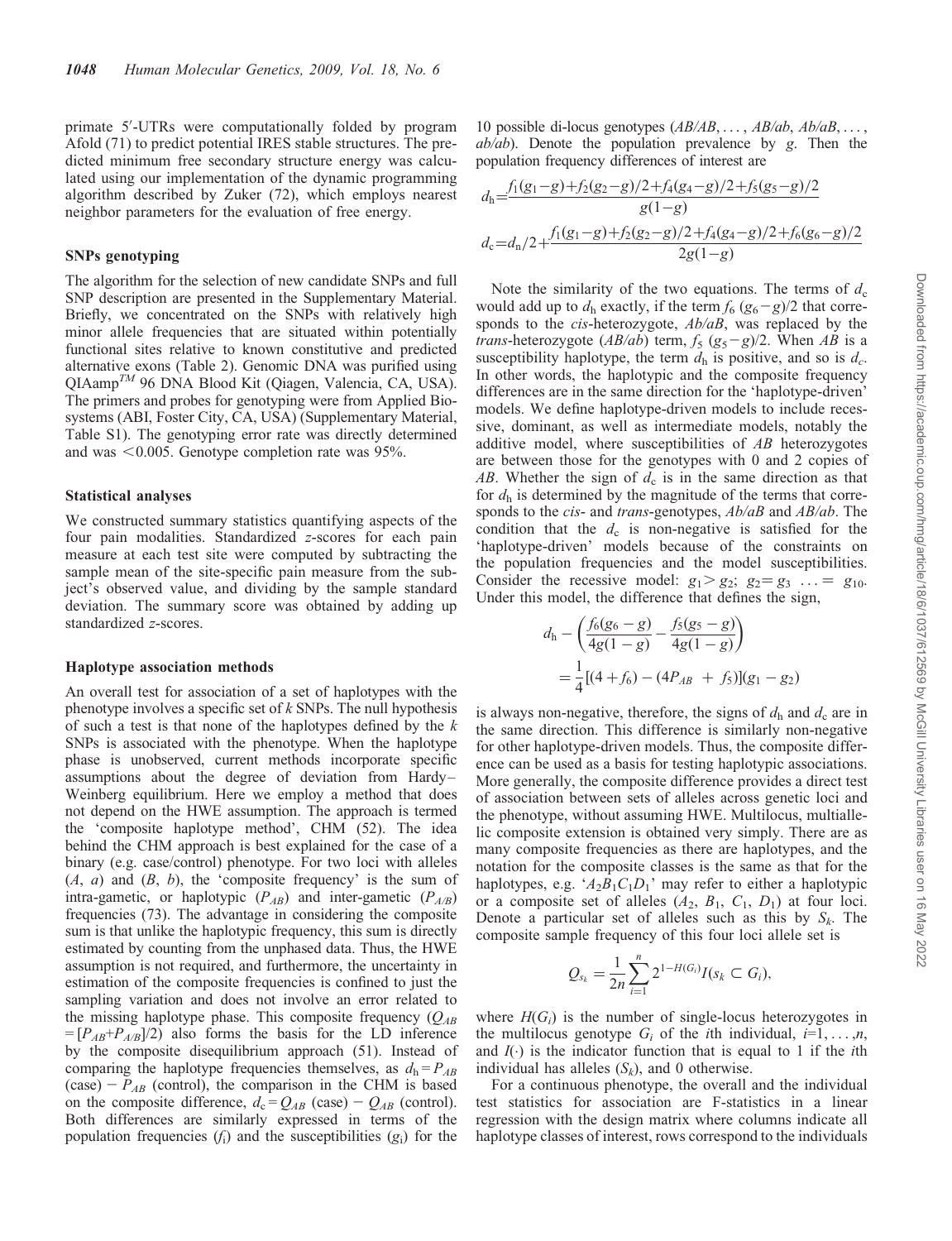and entries are  $1/H(G_i)$ , the reciprocals of the individual's heterozygosity, or 0 if the genotype is incompatible with the allele set corresponding to the column. For one locus, the test reduces to the allelic trend test (53). As an association test for joint frequencies of alleles across multiple loci, the CHM is a valid test to detect allelic interactions between loci that are involved in an association with the studied trait. The CHM does not rely on LD between the loci and in fact can be used to detect interactions among multiple loci with weak or no LD. Moreover, Morris and Kaplan (74) showed that usage of haplotype association methods might be advantageous under weak LD, because single-locus-based approaches tend to provide high power when the LD is strong. Further details of the CHM will be described elsewhere.

Although CHM provides a robust test when haplotypic association is present in a region, we are also concerned with an unbiased estimation of effects for particular haplotypes. Shibata et al. (54) suggested a parametric method that provides estimates of haplotype effects as well as haplotypespecific P-values based on a likelihood ratio test. A particular model (diplotypic, additive, recessive, dominant or overdominant) needs to be specified prior to the analysis. A haplotype would be flagged as an 'associated' if the significance persists across all methods. When the same haplotype is tested by the different methods, there is no need for a strict correction for multiple testing, because the same hypothesis is being tested. In this case, a conservative overall P-value for a particular haplotype is given by the maximum of the P-values (diplotypic, dominant, additive and CHM). In fact, this gives the upper bound for Simes's adjustment/combination test (75), which is applicable under positive dependence among P-values, such as expected here. Haplotype frequencies were estimated using a program described by Shibata et al. (54,55), which implements the estimation via the EM algorithm.

The flow of the haplotypic analysis was as follows: CHM was used in a sliding window fashion, using window sizes from one to 12 SNPs ( $W = 1, \ldots, 12$ ), with the maximum size pre-chosen to be equal to one-half of the number of markers. Window size of one corresponds to the test of an additive effect of an SNP ('allelic trend test'). The permutation-based overall test (100 000 permutations) of composite allelic association was computed for each window, the  $-\ln(P\text{-value})$  plotted and compared with the conservative Bonferroni threshold that accommodates the number of tests in each window. The tests involving the different  $W$  are not independent, because they contain and share linked markers in LD. Nevertheless, if significance of association persists across windows of different sizes (as we indeed observed), the overall confidence in the association should be increased.

Overall tests that showed a significant association were followed by a more detailed analysis of individual haplotypes comprising SNPs involved in the overall test. P-values were computed by both the method of Shibata et al. and the CHM (with 500 000 permutations) to investigate the correspondence between P-values obtained by these two methods. Haplotype effects were computed by the method of Shibata et al. (54), as the mean phenotypic values among individuals carrying one or two copies of the haplotype of interest.

LD matrices were produced by Haploview version 3.32 (Whitehead Institute for Biomedical Research, USA).

#### Reverse transcriptase –polymerase chain reaction

RNA samples were purchased from Takara Bio (Palo Alto, CA, USA; Supplementary Material, Table S3). The cDNAs were synthesized using  $2-5 \mu g$  of total RNA with either cDNA Archive reverse transcription kit (ABI) or Superscript III reverse transcription kit (Invitrogen, Carlsbad, CA, USA), using random primer. cDNA samples were amplified using the GeneAmp XL (rTth DNA polymerase) PCR kit (ABI). The sequences of the human and mouse primers and amplification conditions are listed in the Supplementary Material, Table S4. The DNA sequence was determined by UNC-CH Genome Analysis Facility and compared with the predicted sequence of the 13th exon of the human *OPRM1* and human genomic DNA (UCSC database).

#### Cloning and expression of the putative IRES element

The C and T allelic variants of putative IRES were cloned into an NF-kB-SEAP reporter vector (Takara Bio) using unique HindIII and NruI restriction sites between transcription and translation start sites of the SEAP reporter (Supplementary Material, Fig. S6). Human neuroblastoma BE2C cells (ATCC, Manassas, VA, USA) were grown to 90% confluency in 12- well plates and transiently transfected using Lipofectamine-2000 (Invitrogen) with a mixture of either 0.3  $\mu$ g of pNF-kB-SEAP-IRES(C/T) constructs or original  $pNF-kB-SEAP$  reporter vector and 0.03  $\mu$ g of pCMC-Luc (CLONTECH) vector per well. The levels of SEAP mRNA and enzymatic activity were determined at 8, 24 and 48 h after transfection, by real-time PCR using SYBRGreen PCR kit (ABI) and by luminometry using a Great Escape kit (Takara Bio). Data were normalized for transfection efficiency by measuring the mRNA levels of Luc for each experimental point, measured by real-time PCR using SYBRGreen PCR kit (ABI). Total RNA was isolated using the RNeasy Mini kit (Qiagen). The isolated RNA was treated with TURBO DNA-free kit (Ambion, Austin, TX, USA) and reverse transcribed by SuperScript III reverse transcriptase (Invitrogen). The cDNA for SEAP and Luc was amplified using forward and reverse PCR primers (AGAGATACGCCCTGGTTCCT and CCAACACCGGCATAAAGAAT, respectively, for Luc and GCCGACCACTCCCA-CGTCTT and CCCGCT CTCGCTCTCGGTAA, respectively, for SEAP). ABI 7900 Real-Time Fluorescence Detection System (ABI) was used for measuring fluorescence.

### SUPPLEMENTARY MATERIAL

Supplementary Material is available at HMG online.

Conflict of Interest statement. None declared.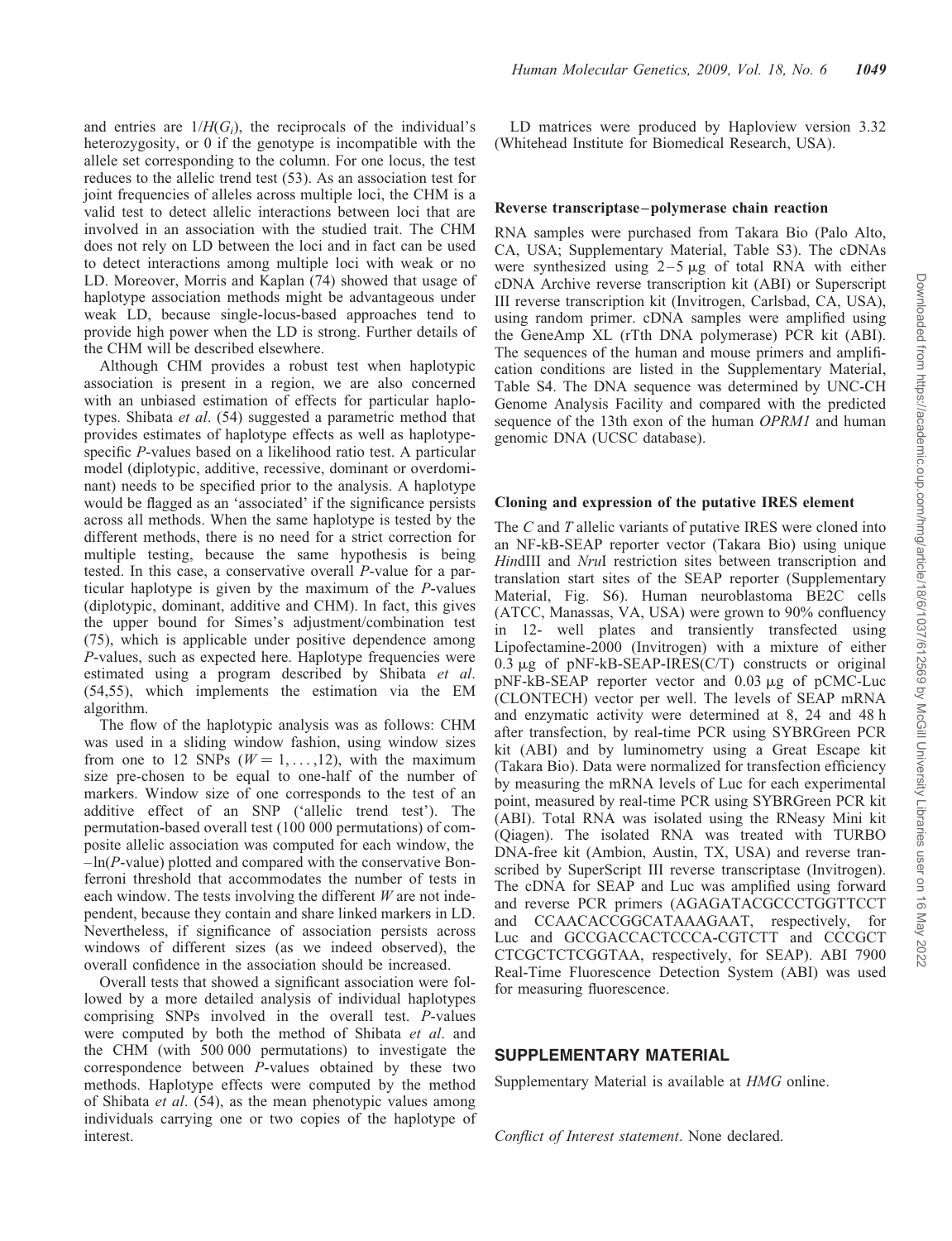# FUNDING

This work was supported in part by NIDCR and NINDS grants RO1-DE16558, UO1-DE017018, NS41670 and PO1 NS045685, and the Intramural Research Programs of NIEHS, NCBI/NLM and NIDRC. Funding to pay the Open Access Charge was provided by Intramural Research Program of the National Institutes of Health, National Library of Medicine.

# **REFERENCES**

- 1. Ready, L.B. (2000) Miller, R.D. (eds), Anesthesia, Churchill, Livingstone, pp. 2323–2350.
- 2. Rowlingson, J.C. and Murphy, T.M. (2000) Miller, R.D. (eds), Anesthesia, Churchill, Livingston, pp. 7752–7755.
- Inturrisi, C.E. (2002) Clinical pharmacology of opioids for pain. Clin. J. Pain, 18, S3–S13.
- 4. Goldstein, F.J. (2002) Adjuncts to opioid therapy. J. Am. Osteopath. Assoc., 102, S15–S21.
- 5. Polomano, R.C., Gelnett, C.M., Heffner, S.M., Lindenmuth, J., Brehm, B.A., French, D. and Reck, D.L. (2001) Evidence for opioid variability, Part 1: a biological perspective. Semin. Perioper. Nurs., 10, 3–16.
- 6. Polomano, R.C., Heffner, S.M., Reck, D.L., Gelnett, C.M. and French, D. (2001) Evidence for opioid variability, Part 2: psychosocial influences. Semin. Perioper. Nurs., 10, 159–166.
- 7. Mather, L.E. and Glynn, C.J. (1982) The minimum effective analgetic blood concentration of pethidine in patients with intractable pain. Br. J. Clin. Pharmacol., 14, 385–390.
- 8. Camu, F. and Vanlersberghe, C. (2002) Pharmacology of systemic analgesics. Best. Pract. Res. Clin. Anaesthesiol., 16, 475–488.
- 9. Glass, P.S.A. (2000) Miller, R.D. (eds), Anesthesia, Churchill, Livingston, pp. 377–411.
- 10. Galer, B.S., Coyle, N., Pasternak, G.W. and Portenoy, R.K. (1992) Individual variability in the response to different opioids: report of five cases. Pain, 49, 87–91.
- 11. Mercadante, S., Casuccio, A., Fulfaro, F., Groff, L., Boffi, R., Villari, P., Gebbia, V. and Ripamonti, C. (2001) Switching from morphine to methadone to improve analgesia and tolerability in cancer patients: a prospective study. J. Clin. Oncol., 19, 2898-2904.
- 12. Cherny, N., Ripamonti, C., Pereira, J., Davis, C., Fallon, M., McQuay, H., Mercadante, S., Pasternak, G. and Ventafridda, V. (2001) Strategies to manage the adverse effects of oral morphine: an evidence-based report. J. Clin. Oncol., 19, 2542–2554.
- 13. Uhl, G.R., Sora, I. and Wang, Z. (1999) The mu opiate receptor as a candidate gene for pain: polymorphisms, variations in expression, nociception, and opiate responses. Proc. Natl Acad. Sci. USA, 96, 7752–7755.
- 14. Han, W., Ide, S., Sora, I., Yamamoto, H. and Ikeda, K. (2004) A possible genetic mechanism underlying individual and interstrain differences in opioid actions: focus on the mu opioid receptor gene. Ann. N.Y. Acad. Sci., 1025, 370–375.
- 15. Mogil, J.S. (1999) The genetic mediation of individual differences in sensitivity to pain and its inhibition. Proc. Natl Acad. Sci. USA, 96, 7744–7751.
- 16. Lotsch, J. and Geisslinger, G. (2005) Are mu-opioid receptor polymorphisms important for clinical opioid therapy? Trends Mol. Med., 11, 82–89.
- 17. Matthes, H.W., Maldonado, R., Simonin, F., Valverde, O., Slowe, S., Kitchen, I., Befort, K., Dierich, A., Le Meur, M., Dolle, P. et al. (1996) Loss of morphine-induced analgesia, reward effect and withdrawal symptoms in mice lacking the mu-opioid-receptor gene. *Nature*, 383, 819–823.
- 18. Sora, I., Takahashi, N., Funada, M., Ujike, H., Revay, R.S., Donovan, D.M., Miner, L.L. and Uhl, G.R. (1997) Opiate receptor knockout mice define mu receptor roles in endogenous nociceptive responses and morphine-induced analgesia. Proc. Natl Acad. Sci. USA, 94, 1544–1549.
- 19. Edwards, R.R., Haythornthwaite, J.A., Tella, P., Max, M.B. and Raja, S. (2006) Basal heat pain thresholds predict opioid analgesia in patients with postherpetic neuralgia. Anesthesiology, 104, 1243–1248.
- 20. Pan, P.H., Coghill, R., Houle, T.T., Seid, M.H., Lindel, W.M., Parker, R.L., Washburn, S.A., Harris, L. and Eisenach, J.C. (2006) Multifactorial

preoperative predictors for postcesarean section pain and analgesic requirement. Anesthesiology, 104, 417-425.

- 21. Mogil, J.S., Wilson, S.G., Bon, K., Lee, S.E., Chung, K., Raber, P., Pieper, J.O., Hain, H.S., Belknap, J.K., Hubert, L. et al. (1999) Heritability of nociception I: responses of 11 inbred mouse strains on 12 measures of nociception. Pain, 80, 67–82.
- 22. Klepstad, P., Rakvag, T.T., Kaasa, S., Holthe, M., Dale, O., Borchgrevink, P.C., Baar, C., Vikan, T., Krokan, H.E. and Skorpen, F. (2004) The 118  $A > G$  polymorphism in the human micro-opioid receptor gene may increase morphine requirements in patients with pain caused by malignant disease. Acta Anaesthesiol. Scand., 48, 1232-1239.
- 23. Rakvag, T.T., Klepstad, P., Baar, C., Kvam, T.M., Dale, O., Kaasa, S., Krokan, H.E. and Skorpen, F. (2005) The Val158Met polymorphism of the human catechol-O-methyltransferase (COMT) gene may influence morphine requirements in cancer pain patients. Pain, 116, 73-78.
- 24. Chou, W.Y., Yang, L.C., Lu, H.F., Ko, J.Y., Wang, C.H., Lin, S.H., Lee, T.H., Concejero, A. and Hsu, C.J. (2006) Association of mu-opioid receptor gene polymorphism (A118G) with variations in morphine consumption for analgesia after total knee arthroplasty. Acta Anaesthesiol. Scand., 50, 787–792.
- 25. Skarke, C., Darimont, J., Schmidt, H., Geisslinger, G. and Lotsch, J. (2003) Analgesic effects of morphine and morphine-6-glucuronide in a transcutaneous electrical pain model in healthy volunteers. Clin. Pharmacol. Ther., 73, 107–121.
- 26. Fillingim, R.B., Kaplan, L., Staud, R., Ness, T.J., Glover, T.L., Campbell, C.M., Mogil, J.S. and Wallace, M.R. (2005) The A118G single nucleotide polymorphism of the mu-opioid receptor gene (OPRM1) is associated with pressure pain sensitivity in humans. J. Pain, 6, 159–167.
- 27. Ikeda, K., Ide, S., Han, W., Hayashida, M., Uhl, G.R. and Sora, I. (2005) How individual sensitivity to opiates can be predicted by gene analyses. Trends Pharmacol. Sci., 26, 311–317.
- 28. Bond, C., LaForge, K.S., Tian, M., Melia, D., Zhang, S., Borg, L., Gong, J., Schluger, J., Strong, J.A., Leal, S.M. et al. (1998) Single-nucleotide polymorphism in the human mu opioid receptor gene alters beta-endorphin binding and activity: possible implications for opiate addiction. Proc. Natl Acad. Sci. USA, 95, 9608–9613.
- 29. Befort, K., Filliol, D., Decaillot, F.M., Gaveriaux-Ruff, C., Hoehe, M.R. and Kieffer, B.L. (2001) A single nucleotide polymorphic mutation in the human mu-opioid receptor severely impairs receptor signaling. J. Biol. Chem., 276, 3130–3137.
- 30. Beyer, A., Koch, T., Schroder, H., Schulz, S. and Hollt, V. (2004) Effect of the A118G polymorphism on binding affinity, potency and agonist-mediated endocytosis, desensitization, and resensitization of the human mu-opioid receptor. J. Neurochem., 89, 553-560.
- 31. Zhang, Y., Wang, D., Johnson, A.D., Papp, A.C. and Sadee, W. (2005) Allelic expression imbalance of human mu opioid receptor (OPRM1) caused by variant A118G. J. Biol. Chem., 280, 32618–32624.
- 32. Narita, M., Nishigami, N., Narita, N., Yamaguti, K., Okado, N., Watanabe, Y. and Kuratsune, H. (2003) Association between serotonin transporter gene polymorphism and chronic fatigue syndrome. Biochem. Biophys. Res. Commun., 311, 264–266.
- 33. Pasternak, D.A., Pan, L., Xu, J., Yu, R., Xu, M.M., Pasternak, G.W. and Pan, Y.X. (2004) Identification of three new alternatively spliced variants of the rat mu opioid receptor gene: dissociation of affinity and efficacy. J. Neurochem., 91, 881–890.
- 34. Schuller, A.G., King, M.A., Zhang, J., Bolan, E., Pan, Y.X., Morgan, D.J., Chang, A., Czick, M.E., Unterwald, E.M., Pasternak, G.W. and Pintar, J.E. (1999) Retention of heroin and morphine-6 beta-glucuronide analgesia in a new line of mice lacking exon 1 of MOR-1. Nat. Neurosci., 2, 151–156.
- 35. Pasternak, G.W. (2004) Multiple opiate receptors: deja vu all over again. Neuropharmacology, 47 (Suppl. 1), 312–323.
- 36. Ogurtsov, A.Y., Roytberg, M.A., Shabalina, S.A. and Kondrashov, A.S. (2002) OWEN: aligning long collinear regions of genomes. Bioinformatics, 18, 1703–1704.
- 37. Shabalina, S.A., Ogurtsov, A.Y., Kondrashov, V.A. and Kondrashov, A.S. (2001) Selective constraint in intergenic regions of human and mouse genomes. Trends Genet., 17, 373–376.
- 38. Kondrashov, A.S. and Shabalina, S.A. (2002) Classification of common conserved sequences in mammalian intergenic regions. Hum. Mol. Genet., 11, 669–674.